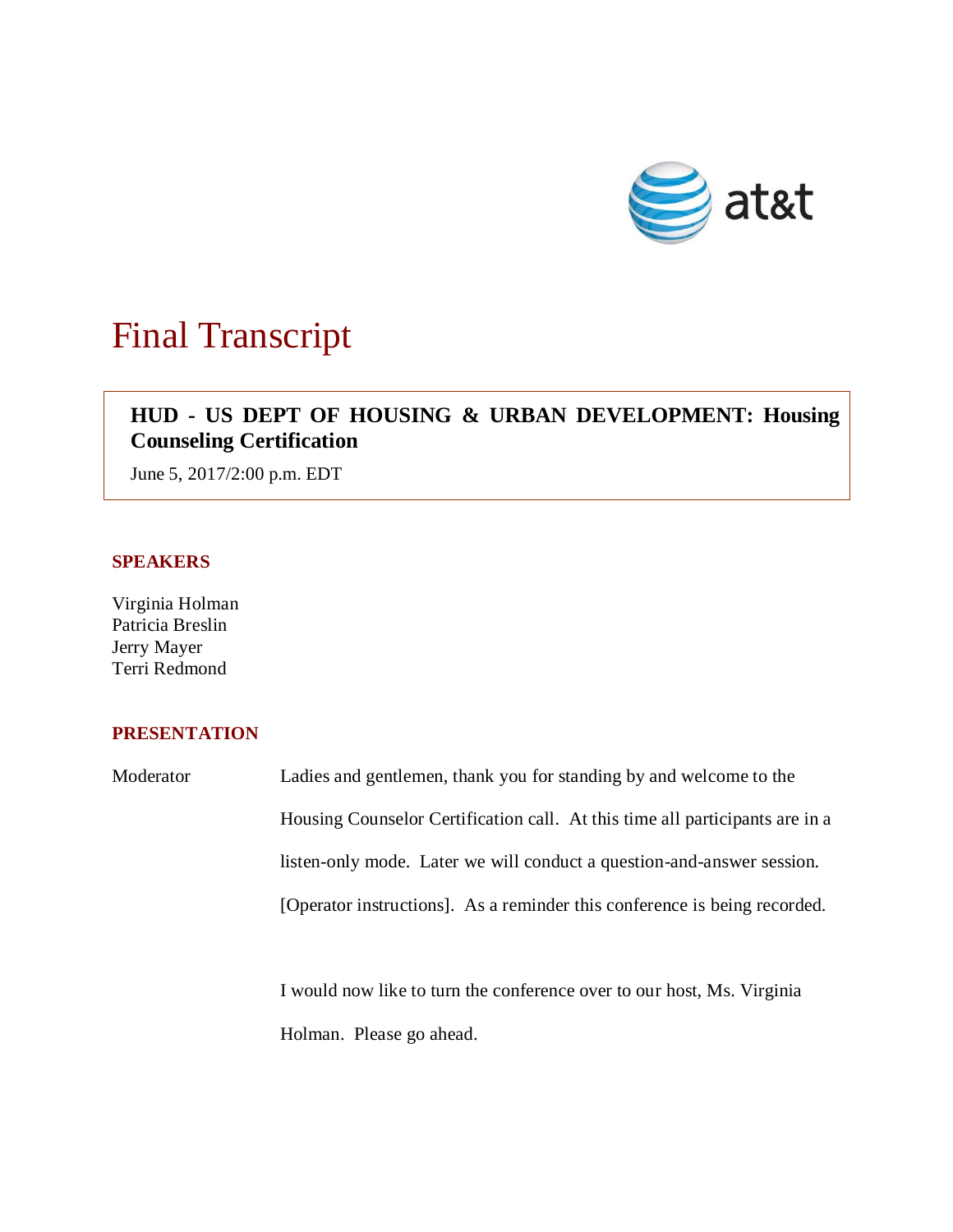Virginia Thank you. Good afternoon and welcome to today's webinar on the Housing Counselor Certification process, specifically for you members of the Pennsylvania Housing Finance Agency Network.

> Before we start I do want to go over some logistics of the webinar. As the operator said, the audio is being recorded, and we will be posting a playback number along with a PowerPoint and a transcript on the OHC page on HUD Exchange. We'll send out a Listserv when that archive has been updated, and that usually takes seven to ten days. As the operator said, all your lines are currently muted, but we will be opening them up for questions.

> I did send out a handout this morning to everyone who had registered, but the presentation is also available in the control panel on the right hand side of your screen. If you just click on the document name you'll be able to download that.

We do want your questions so there will be a question-and-answer period at the end of the webinar, and the operator will give you instructions on how to ask your questions or make comments.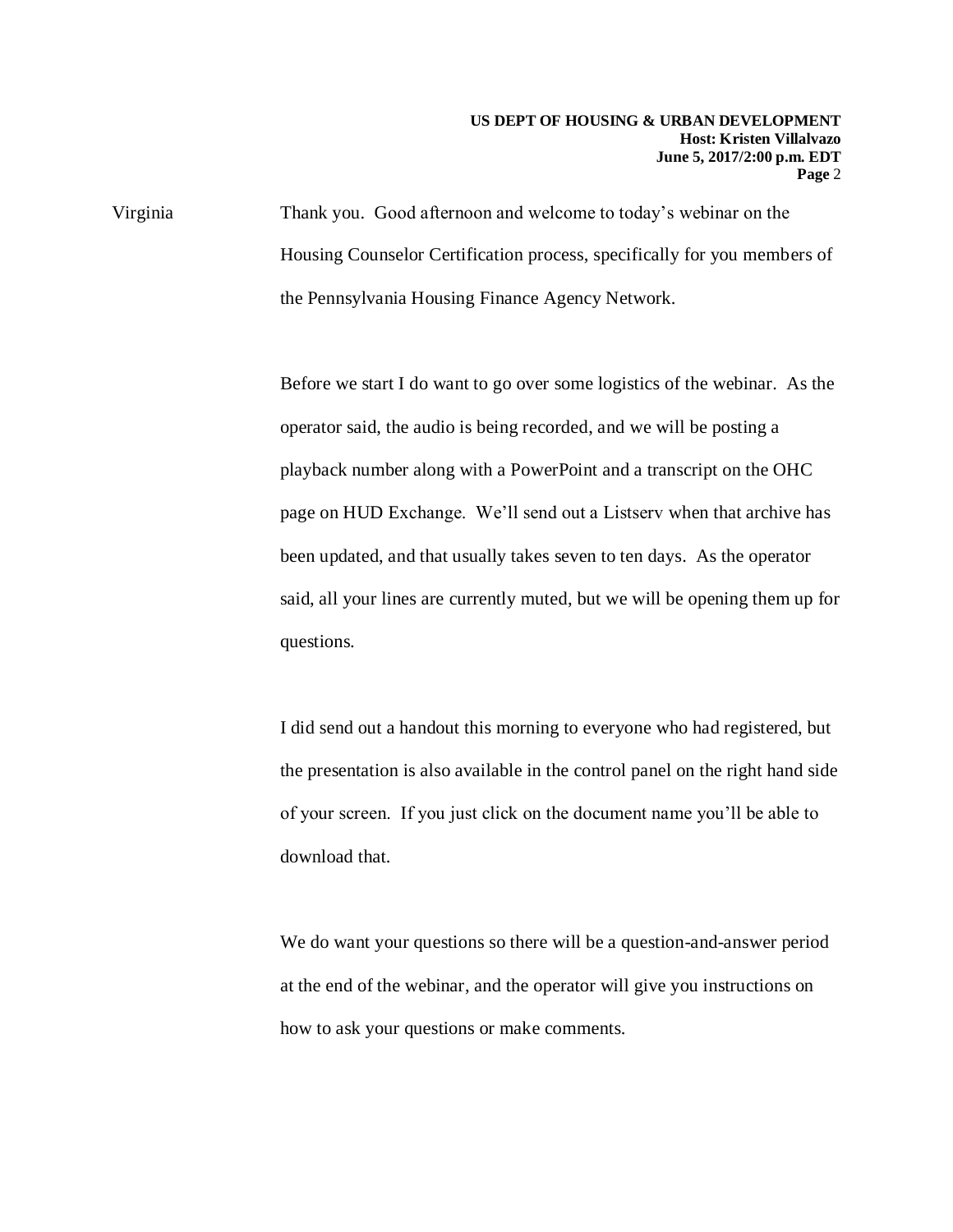But there's some other ways to ask your questions. Your questions are very important to us. Again, on the panel on the right-hand side of your screen there is a box that is labeled questions. If you just type your question in there, we will be having staff monitoring those questions. And if after the webinar is over or at any time in the future you have a question about this webinar or any housing counseling topic, you can send it to [housing.counseling@hud.gov](mailto:housing.counseling@hud.gov) and be sure to put the webinar or other topic in the subject line so we get it to the right person.

If we do open all the lines, please mute your phone. It's a major distraction when they're not muted. Most of your phones do have a mute function, so please use it.

At the end, there will be a brief survey that comes up after we close out the webinar, so please take it. We really look at your comments very seriously so we continue to improve our webinars since they are one of our major training tools.

You will also be getting an email from GoToWebinar and it will often say my name, Virginia Holman. It's going to thank you for attending, and that comes out within 24 to 48 hours. It is going to say that this is your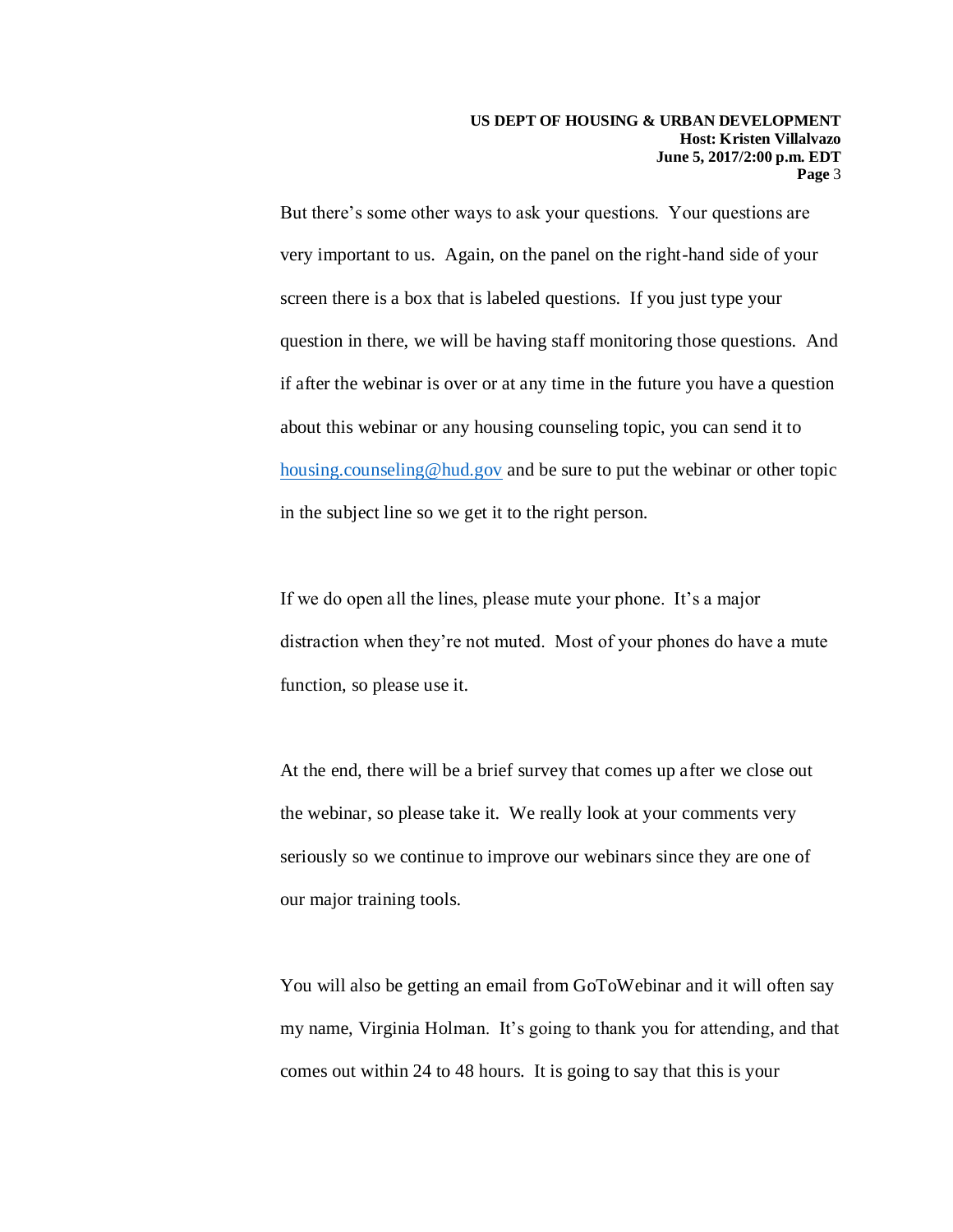certificate of training. Please be aware that there is no attachment. The certificate is, in fact, that email. So print it out and save it for your records when you have to document your training.

At this point I'd like to turn the webinar over to Patricia Breslin, whom I am sure you all know. Patricia?

Patricia Thank you, Ginger. Hi, everybody. This is Pat Breslin. As you know, I'm the HUD Compliance Officer, PHFA. First of all, I welcome you. We are so fortunate that we are able to get Jerry Mayer to talk to our agencies only, and we're very grateful to him. I also want to thank you for calling. I want to suggest that you all ask a lot of questions. Jerry is here, I am here, and Terri Redmond is also here. So we suggest that you ask any questions you have. This is a great opportunity.

> The last thing that I want to say is please stick around. Terri has an announcement that she's saving until the end, and it's worth listening to. So without further ado, Jerry, I'm turning it over to you.

Jerry Thank you very much, and thank you Pat and Terri and all the members of the Pennsylvania Housing Finance Agency for coming to today's webinar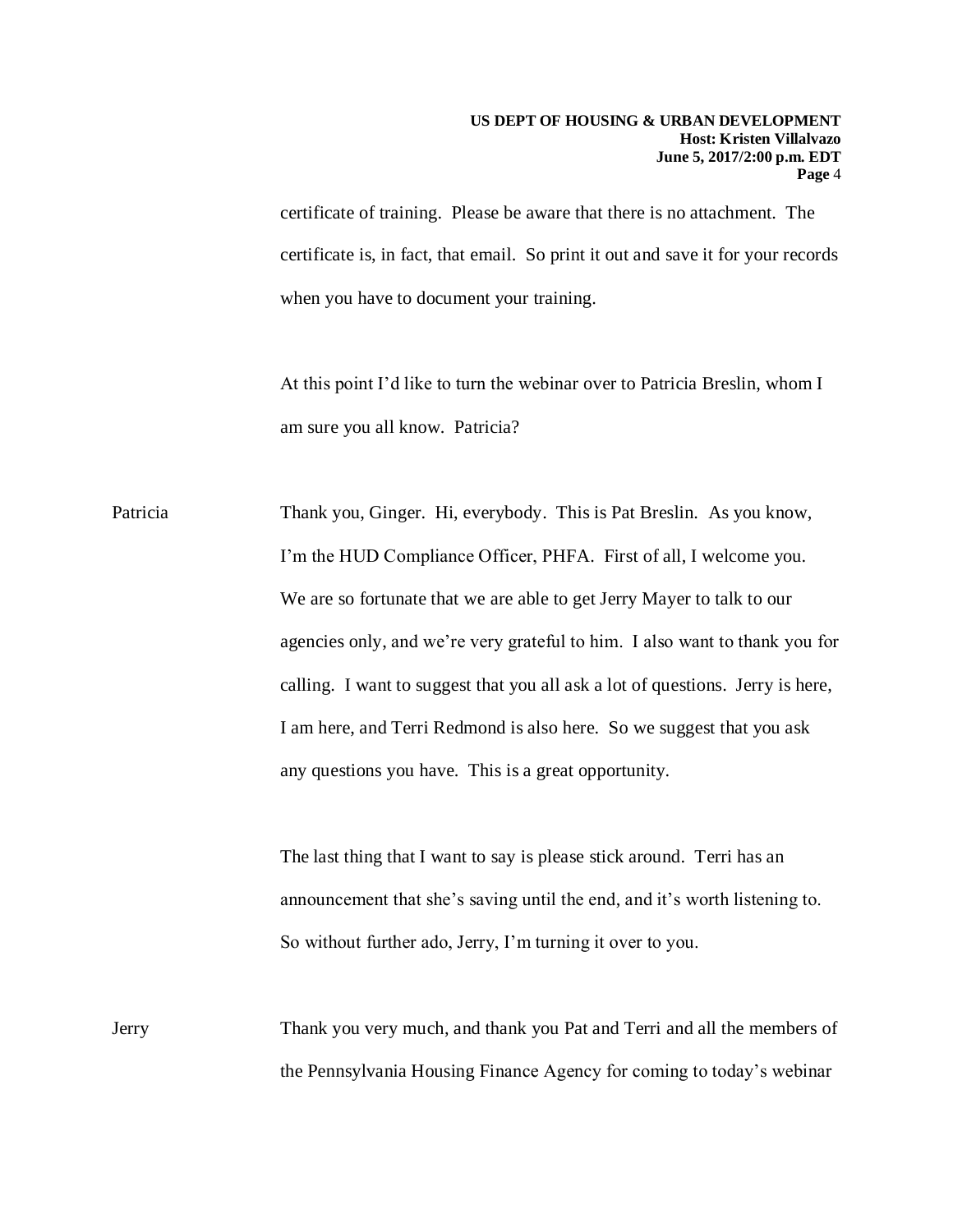to learn about Housing Counselor Certification. That's my name up there on the screen, and I'm the Director of the Office of Outreach and Capacity Building in HUD's Office of Housing Counseling.

Today's agenda, we're going to cover some overview of HUD's Housing Counseling Program and give you some program updates. Then we're going to talk about certification, some resources, and other information that you can use, and then we'll conclude with your questions.

HUD's Office of Housing Counseling, our mission is to help families obtain, sustain, and retain their homes. We do this through you, our network of HUD-approved housing counseling agencies. There's about 2,000 or so of those nationwide right now, and HUD helps them out by monitoring their compliance with our regulations and overseeing things like their independence and conflict of interest issues and helping them with content and standards.

We also connect our collective clients with you through our website. We have a search engine on hud.gov and also the CFPB has a zip code-based search engine on their site as well that helps the clients find you. We also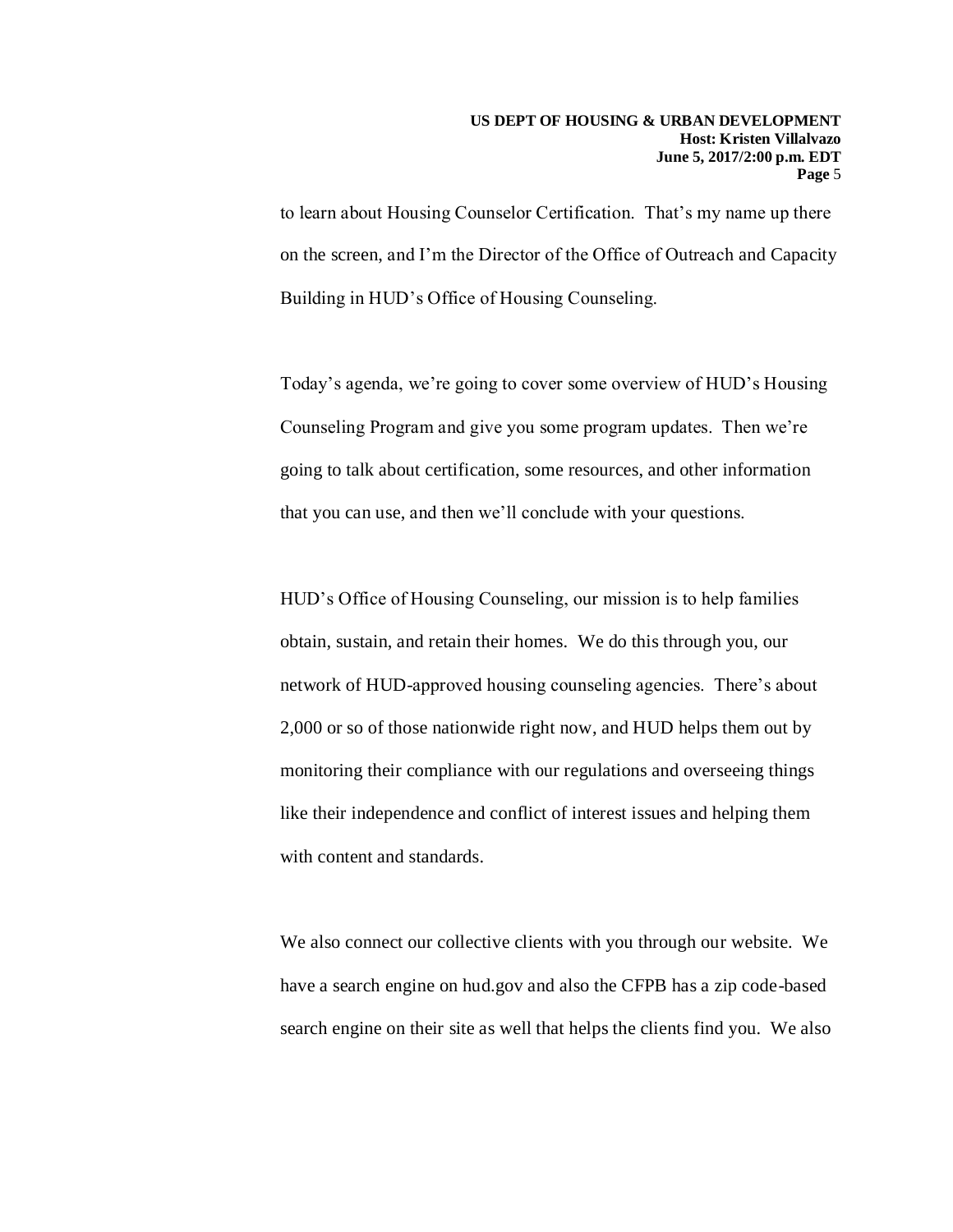provide grant funding for qualified applicants, and there'll be more about that later in this presentation.

So what is housing counseling? Well, you all know what it is because you all live and breathe it every day. But the definition from the final rule is housing counseling is independent expert advice customized to the need of the consumer to address the consumer's housing barriers and to help them achieve their housing goals and must include these items, and these are very important.

We're going to talk about this a few times on this call today. But in general, a unit of housing counseling, that which you are going to count on your 9902 form, contains client intake, a budget, financial and housing affordability analysis, an action plan, except for reverse mortgage counseling—the action plan is very important to the client—any referrals that the client might have been provided, and a reasonable effort to follow up with the client and determine what the outcomes were, and also determining to file, and group education.

So what is group education? According to HUD, is provided for one or more people, it could be a classroom setting, it could be online, it could be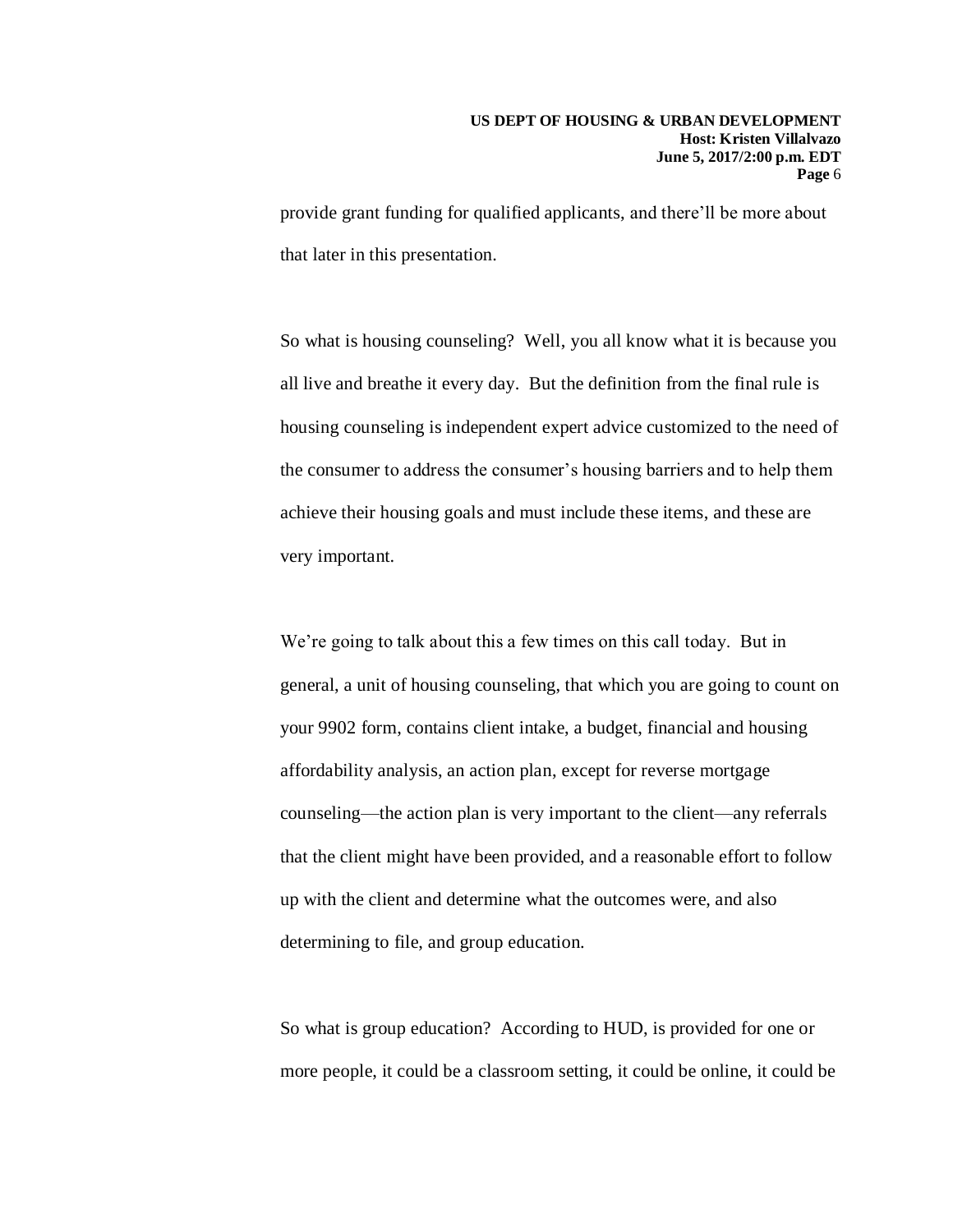a conference call, or any other delivery method that may evolve over time. The major differences from one-on-one to counseling to group are that it's not customized for individual needs and it does not offer that individual financial analysis, or that client action plan, but it can be the foundation for an individual counseling session to follow up. And, of course, all housing counseling agencies must offer that one-on-one counseling on the same topics as the group education should the client want to take it further.

Nationwide, this is what we saw in FY16 in terms of housing counseling activity. You can see that that group education on the upper right of that pie chart at 32%, mostly first time home buyer education. So 32% of the approximately 1.2 million clients seen in FY16 received group education for home ownership, a small smattering of rental as well but mostly home ownership. Then the pre-purchase one-on-one counseling was about 19% of the counseling activity. Between the two of them, about 50% of the clients being seen nationwide are being seen for home ownership related activities.

Then on the upper left, there's your foreclosure percentage, about 26%. But if we had been looking at this slide in 2009, that would have been about two-thirds or more of the pie chart. So it has shrunk and has been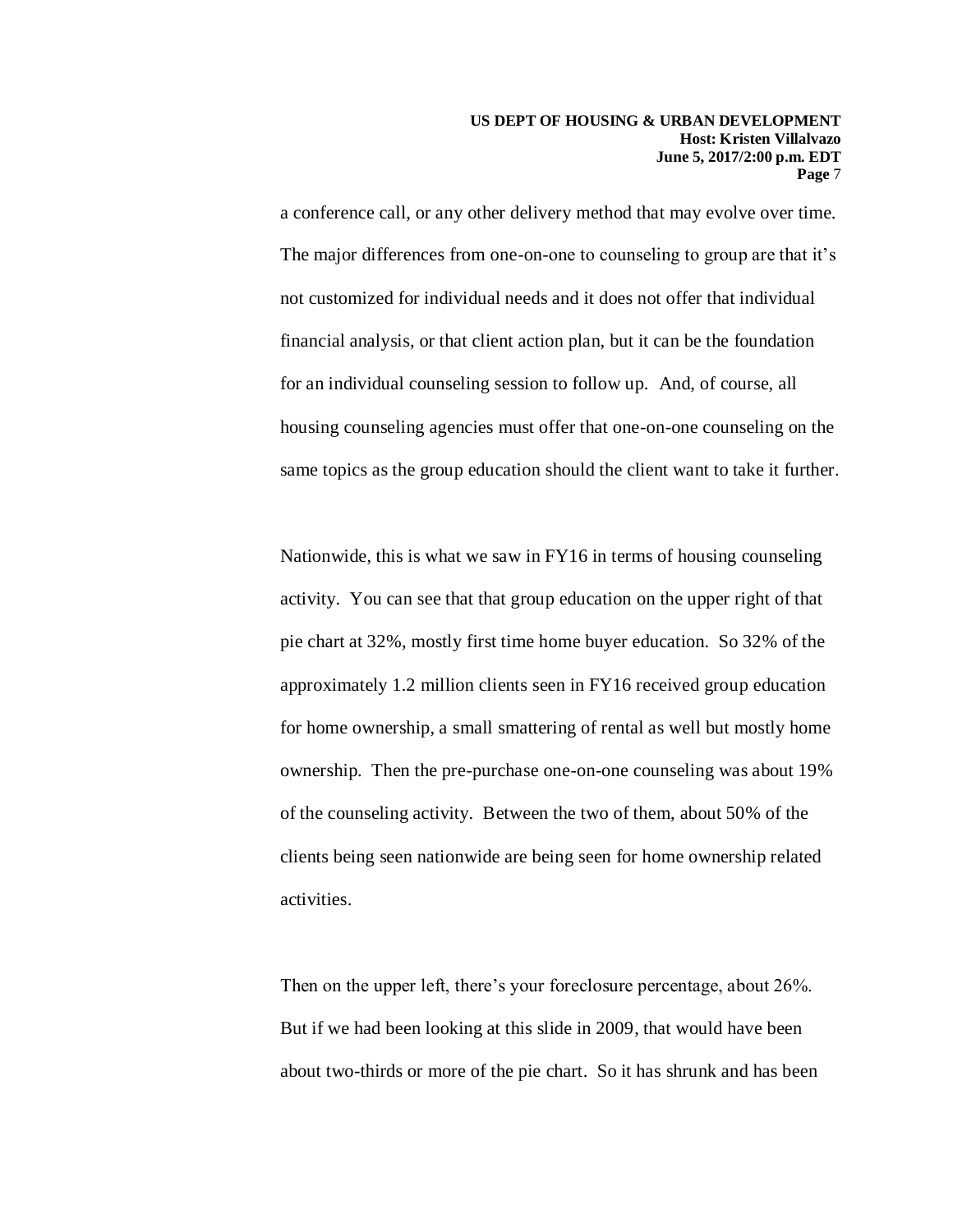largely replaced by the group education and the pre-purchase education for home ownership.

Also nationwide, about 10% of our clients are rental clients, getting rental for counseling and about 7% are reverse mortgage. That 4% over there on the lower left, that aqua color that is your post-purchase education, helping people be good home owners once they have completed the purchase of their home.

The smallest slide but probably the most important is homeless counseling at 2% nationwide. And we really wish that more homeless folks were being counseled by our HUD-approved agencies, and hopefully we'll see that in the future.

Now, if we look at the Pennsylvania Housing Finance Agency's affiliates, just in isolation there are 43 agencies reporting and there was about \$1.3 million in funding in FY16. And you all saw together about 23,000 or so clients. You can see that group education at 21%, I'm going to flip back to the other slide, and you can see that's 32%, so you guys are seeing slightly less group and about the same amount of first time home buyer. But you're seeing way more rental, about double the national average on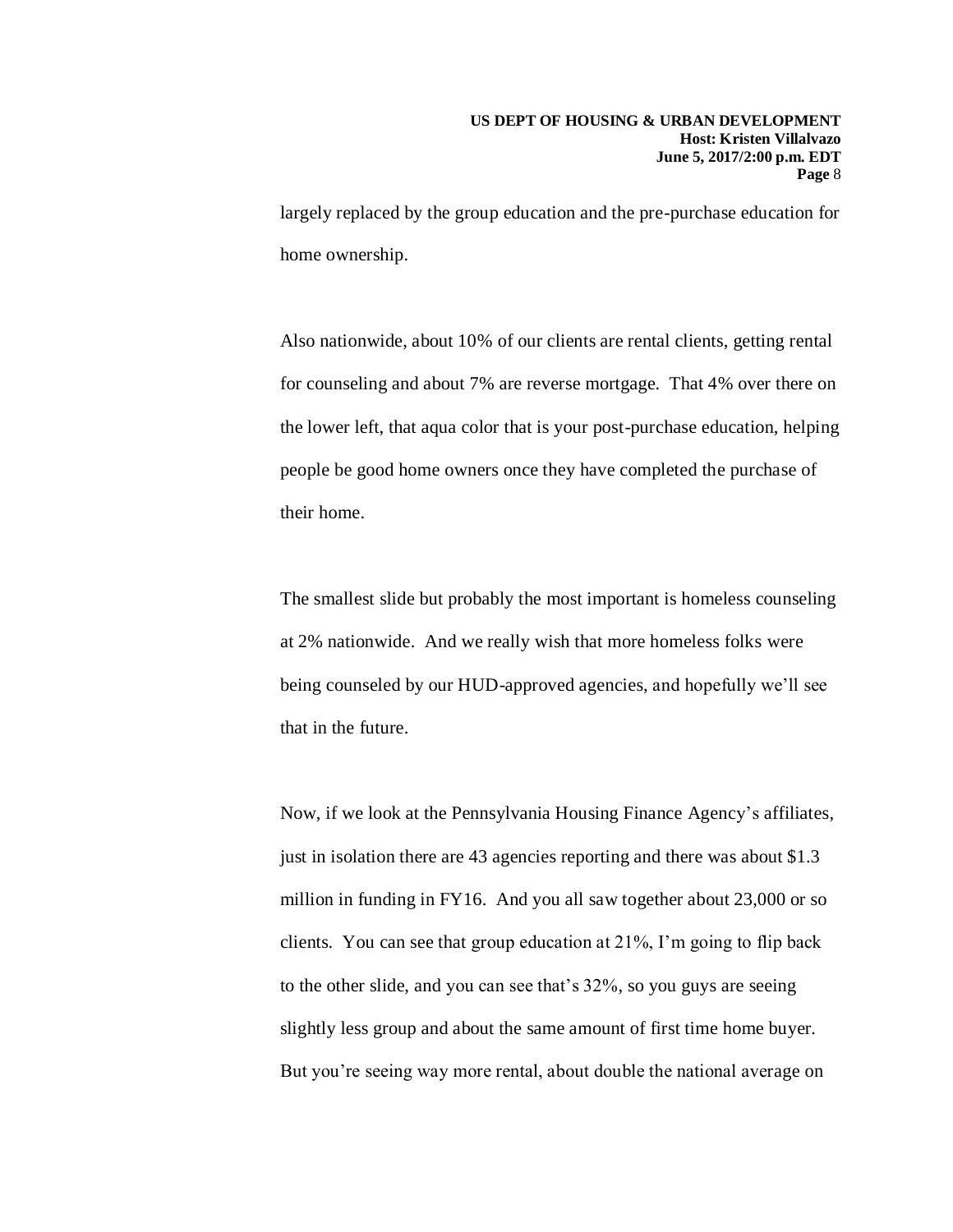rental. And you're also seeing about double on homelessness as well. You're seeing less HECM, doing a little more post-purchase, and just a slightly bit more of the mortgage delinquency counseling.

It's interesting, sometimes when you see the differences between various groups, sometimes we break it out by state, sometimes we break it out by the group that we're talking to and you can really see the PHFA's priorities in counseling here are a little bit different than what we see nationwide.

The national impact of one-on-one counseling, and I'm going to break this out for the PHFA, about almost 270,000 work with a housing counselor to develop that sustainable household budget, super important. About 293,000 received fair housing information. About 197,000 nationwide improved their financial capacity and about 190,000 gained access to the resources to help improve their housing situation. So these represent real success stories that you're a part of.

Now if we look at the PHFA, and what you're all doing, about 14,000 of the people that you worked with, that you helped sustain that household budget or develop that sustainable household budget, about 5,500 gained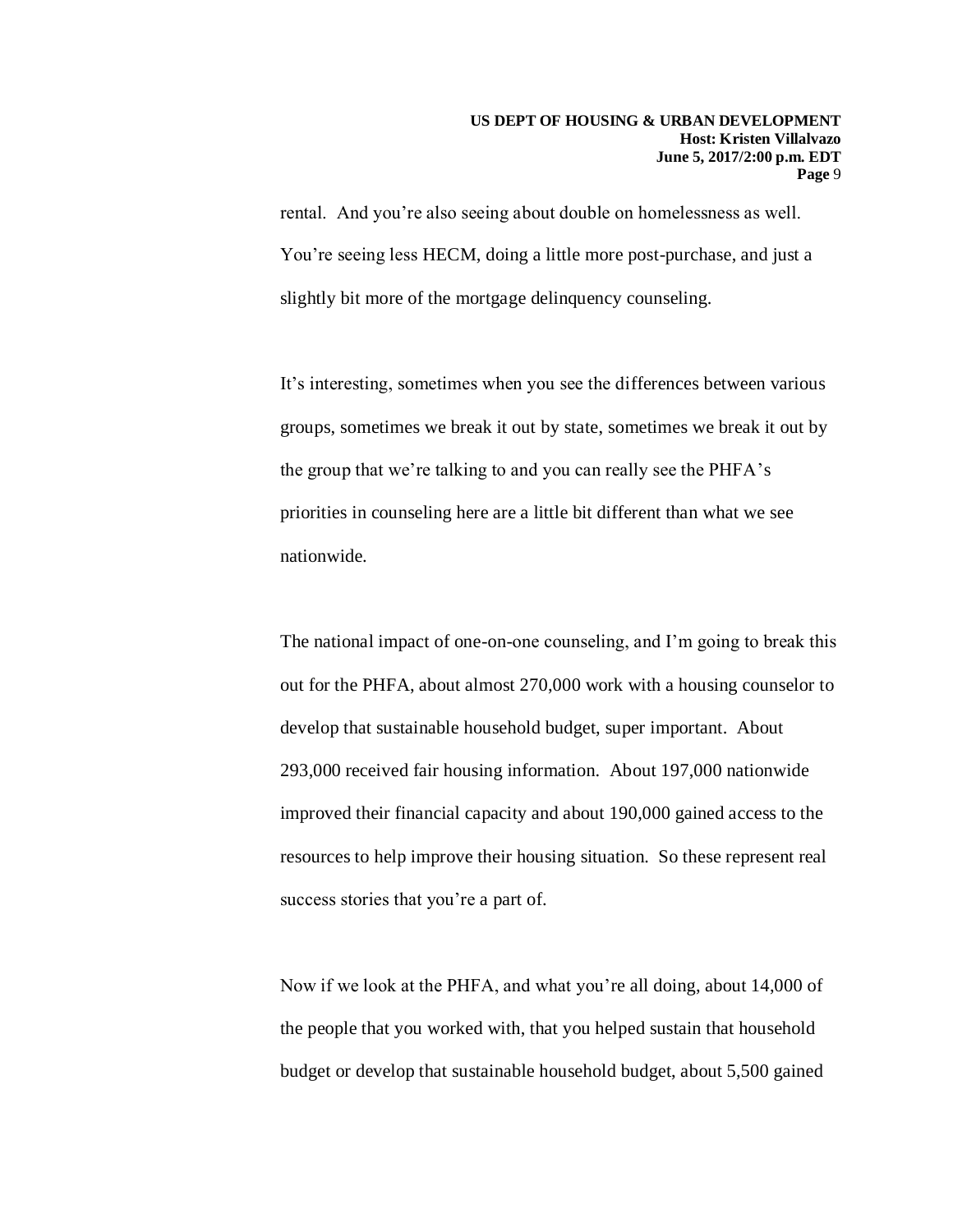access to those resources to help improve their housing situation. About 5,100 improved their financial capacity, and about 4,900 households that received information on fair housing, fair lending, or their accessibility rights. That's the people in the state of Pennsylvania that you all helped through the Housing Counseling Program, and it's a lot of people. You guys did really wonderful work and here's the impact.

Some program initiatives that we have, I'm going to show you a slide in a moment about different kinds of research that we're doing. We currently have a research study underway where we're proving once again the value proposition of housing counseling, and we'll talk about that in a minute.

To the right side of the screen you can see this "Beat the Odds" poster, and housing counseling agencies should have received at least one English and one Spanish version of this poster in the mail. If you have not received this poster, let me know and we'll get one out to you. It's also available for download on our HUD Exchange website.

Just a couple of things that I want to point out, which really talks about why housing counseling is valuable. On the left side of that poster, a homeowner's net worth according to studies by the Federal Reserve, a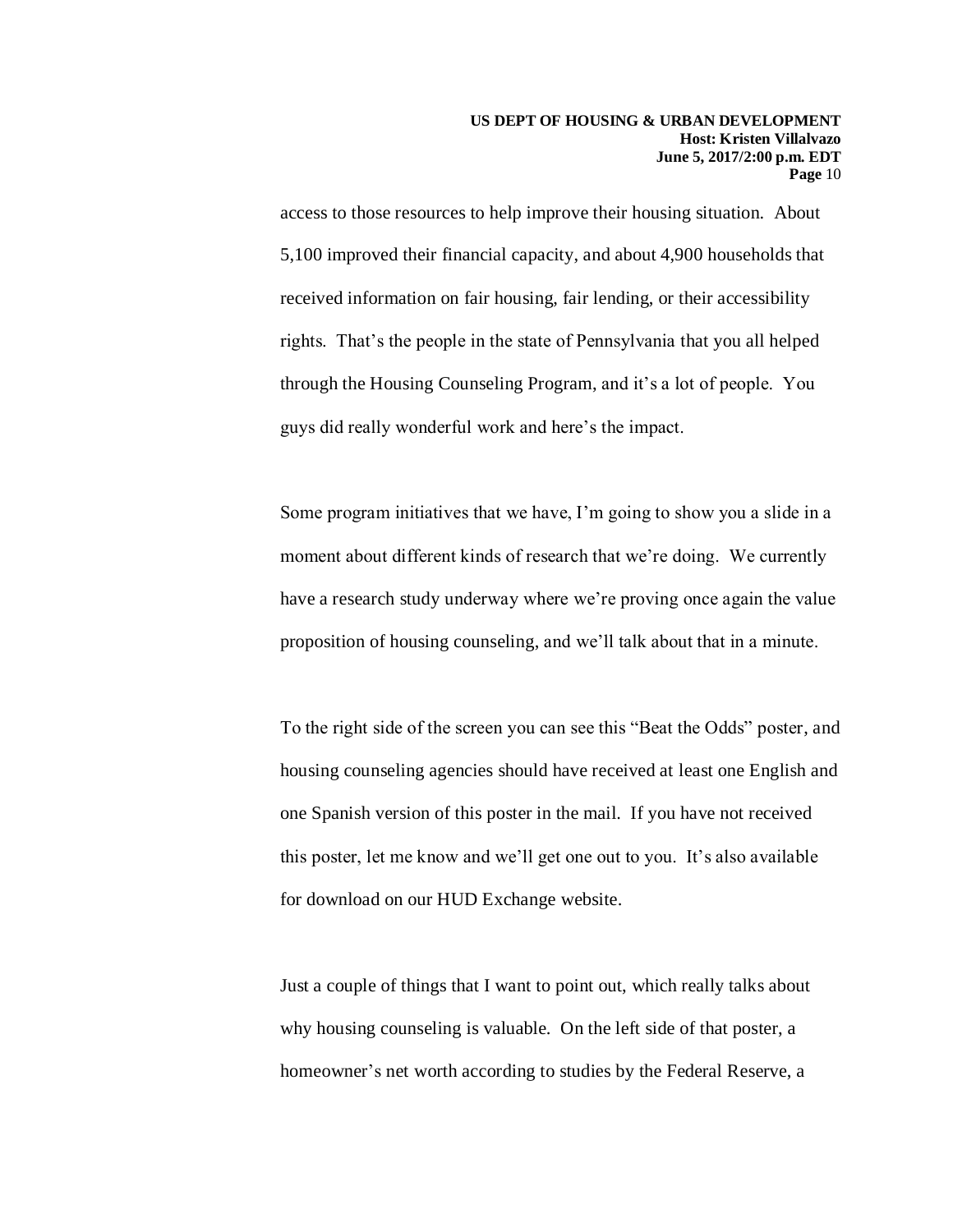homeowner's net worth is 36 times that of a renter. While rental counseling is very important and certainly sustaining people in rental housing is very important, home ownership, as you can see since this is National Home Ownership month, really has a great effect on families and their net worth.

Also, if we look at foreclosure activities, studies show that a consumer who visits a housing counselor as opposed to simply trying to reach out and contact their lender without any help, if they go to a housing counselor, they're 283% more likely to receive a loan modification. That just speaks to the efficacy of HUD-approved counseling agencies and the activities they do to help consumers.

On our website also, you'll find took kits for you all. If you have a topic that you think we need to address in a tool kit, we want to know about it. So just send us an email at [housing.counseling@hud.gov](mailto:housing.counseling@hud.gov) and we will crank out a tool kit as quick as we can because we want to make sure that we're providing you with the technical assistance that you need to do your jobs.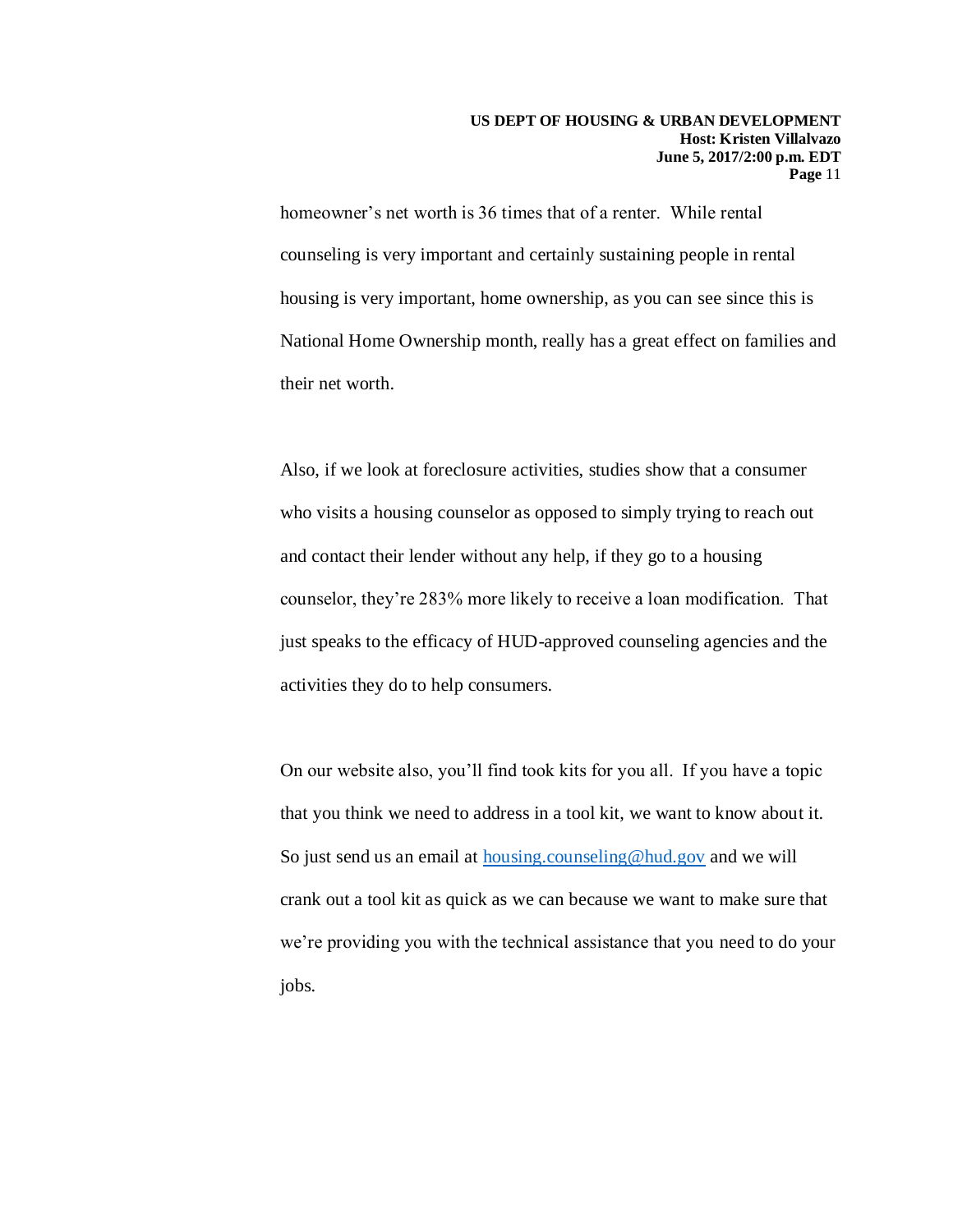Another initiative that we have going on is our Housing Counseling Federal Advisory Committee. The committee meets on a quarterly basis and they advise us about our housing counseling policies and procedures and they gather information. It's been a really great committee so far, and we're looking forward to lots more in the future.

So here's some of those studies. There are eight of them listed here. You can see, they come from the Federal Reserve, the Urban Institute, independent researchers, Freddie Mac, and on and on. They all prove that housing counseling is effective and valuable, and these are all on our website. You can certainly cite any of these studies and the information in those studies when you're doing your own advertising about housing counseling or applying for grants or anything else that you would need to quote some facts or figures about how housing counseling works. You can see the first one right up there is from the Federal Reserve Bank of Philadelphia. Since this is a Pennsylvania audience, that one deserves a good look by everyone on this call.

Housing counseling grants in FY16, we had \$42 million. We have completed processing the applications for the supplemental NOFA in FY17. The FY17 budget had \$55 million instead of the \$42 million, so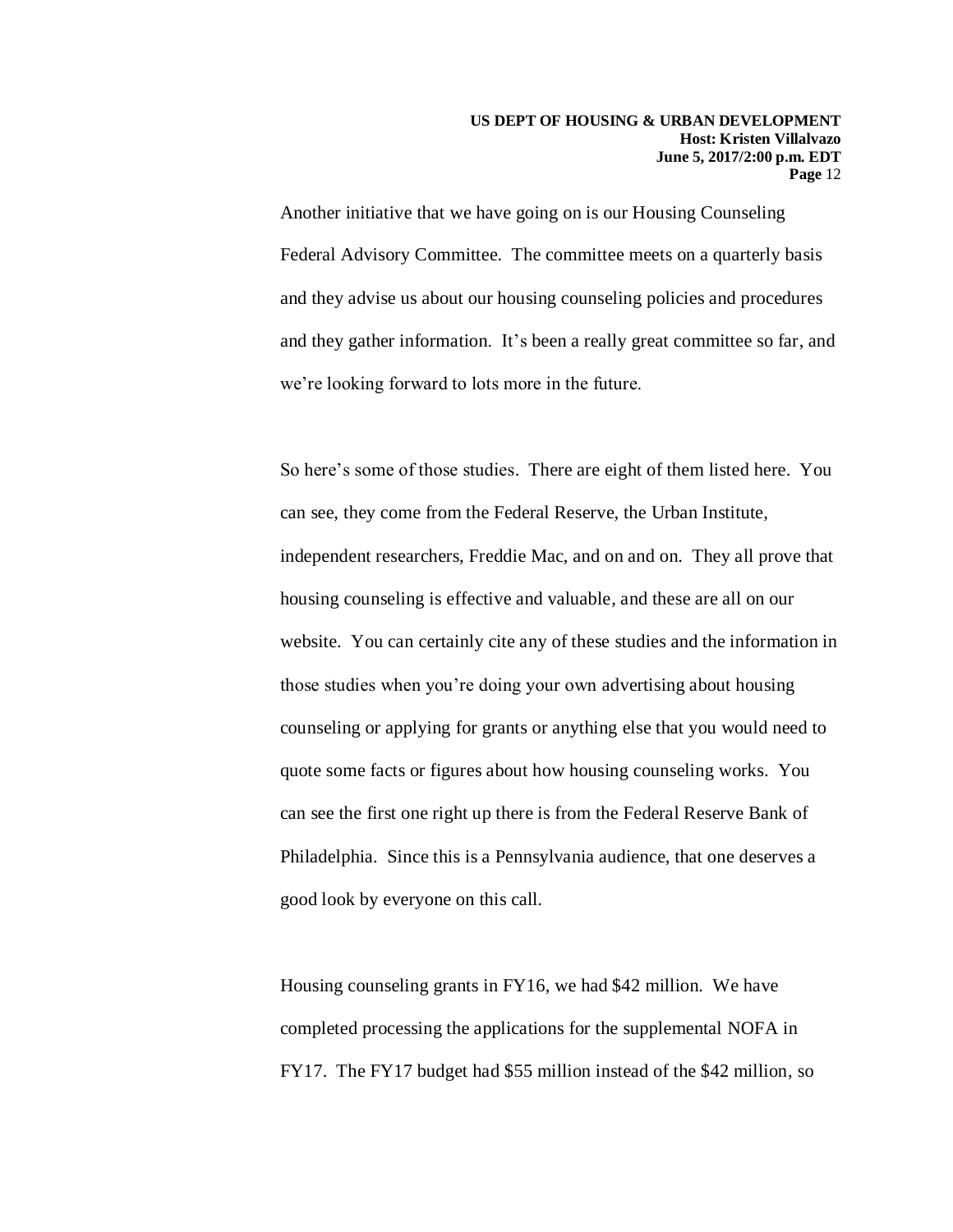that's a bit of a bump, hopefully for everybody. We are planning on getting the announcement out about the FY17 supplemental comprehensive NOFA very soon.

Keep watching HUD's website and its press releases and keep watching the Listserv and we should be posting something there very soon. Now for FY18, it's not listed here, but for FY18 the administration has asked for \$47 million, which is very generous. And we look forward to a successful outcome on the budget there.

Housing Counselor Certification, we might as well get to the main topic of today's meeting. We published a final rule on December 14, 2016. It was in the Federal Register. The final compliance date for that rule will be August 1, 2020, and that is based on the latest Federal Register notice that we just published on May 31<sup>st</sup>, which announced the availability of the Housing Counselor Certification exam on August 1, 2017. That is also in the Federal Register with the citation listed here. We sent out a Listserv earlier last week which gives you all of the links to that Federal Register notice. Please refer to that if you want to read it in detail.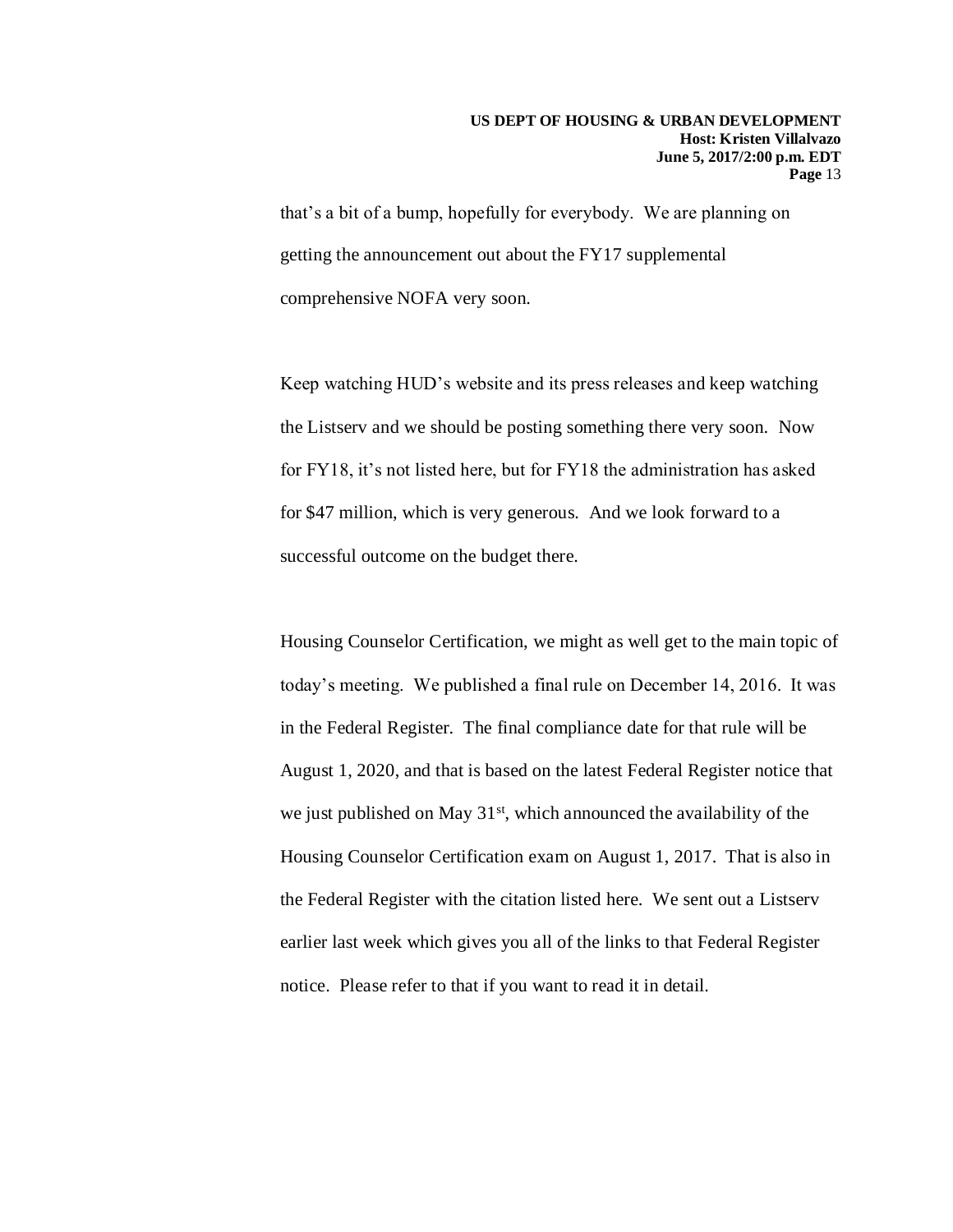So what are the benefits of certification? I think the number one benefit is creating that professional recognition for housing counselors, and that's going to elevate their value in the eyes of the consumers. That credential for counselors will put them on the same footing as anyone else in the real estate transaction. Everyone has a license or certification. Whether you're an appraiser, or a real estate agent, or a title guy, or whoever is involved in real estate transaction has some sort of a credential.

Up until now, housing counselors had no credential at all. What we're hoping is that this will put housing counselors on the same footing as any other real estate professional out there. I think that this is going to raise the visibility and awareness of housing counseling and also in terms of other programs and scholarships and grants, it's definitely going to raise the visibility for housing counselors there too. Because those programs are going to start, in terms of complying with this new rule, is they're going to start saying that their counseling activities have to be done by a HUD-certified housing counselor working at a HUD-approved agency.

We really think that is going to help amplify that housing counseling is very important for all consumers, and especially helping them avoid scammers and con-artists. Because those people will not have a certificate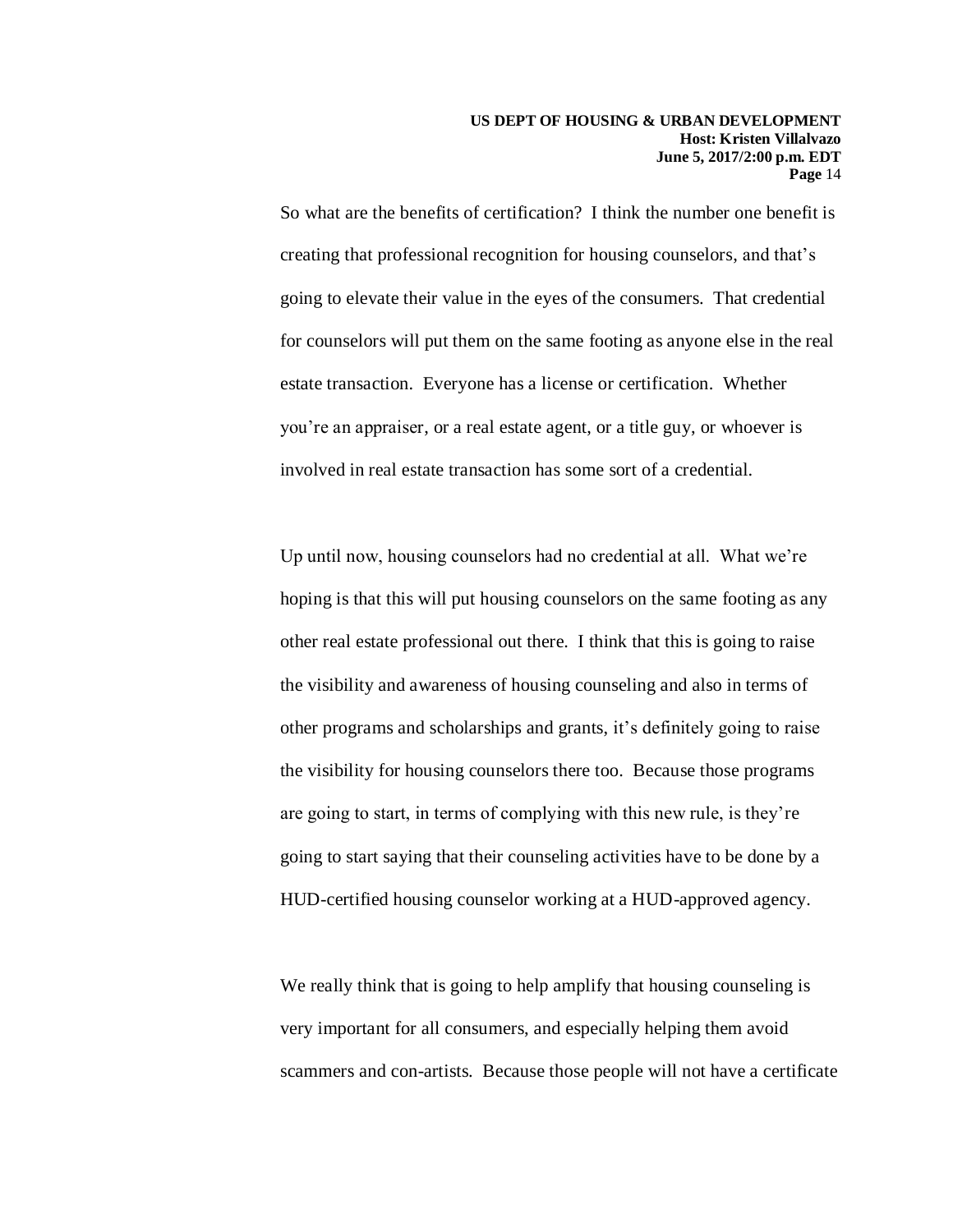that shows that they're a HUD-certified counselor, whereas HUD-certified counselors working at HUD-approved agencies will have that certificate. And when we do our messaging we're going to be telling consumers to ask for a HUD-certified housing counselor, and that is something that the scammers and the con-artists will never be able to show that they have.

Some of the key provisions of certification, well, the most important is that all housing counseling provided under or in connection with all HUD programs must be performed by a HUD-certified housing counselor by August 1, 2020. A HUD-certified housing counselor is a housing counselor who has passed the HUD certification exam and works at a HUD-approved housing counseling agency. This is very important that both of these conditions are in place, that they've passed the exam and they work at a HUD-approved housing counseling agency.

Housing counselors will take the exam, and then their executive director will go into our systems and will certify that they work at that agency and only then will a certificate be able to be printed out with the counselor's name and the name of the agency on it. Once a HUD-certified housing counselor leaves the employment of that housing counseling agency, at that point, they go inactive. The executive director will take back that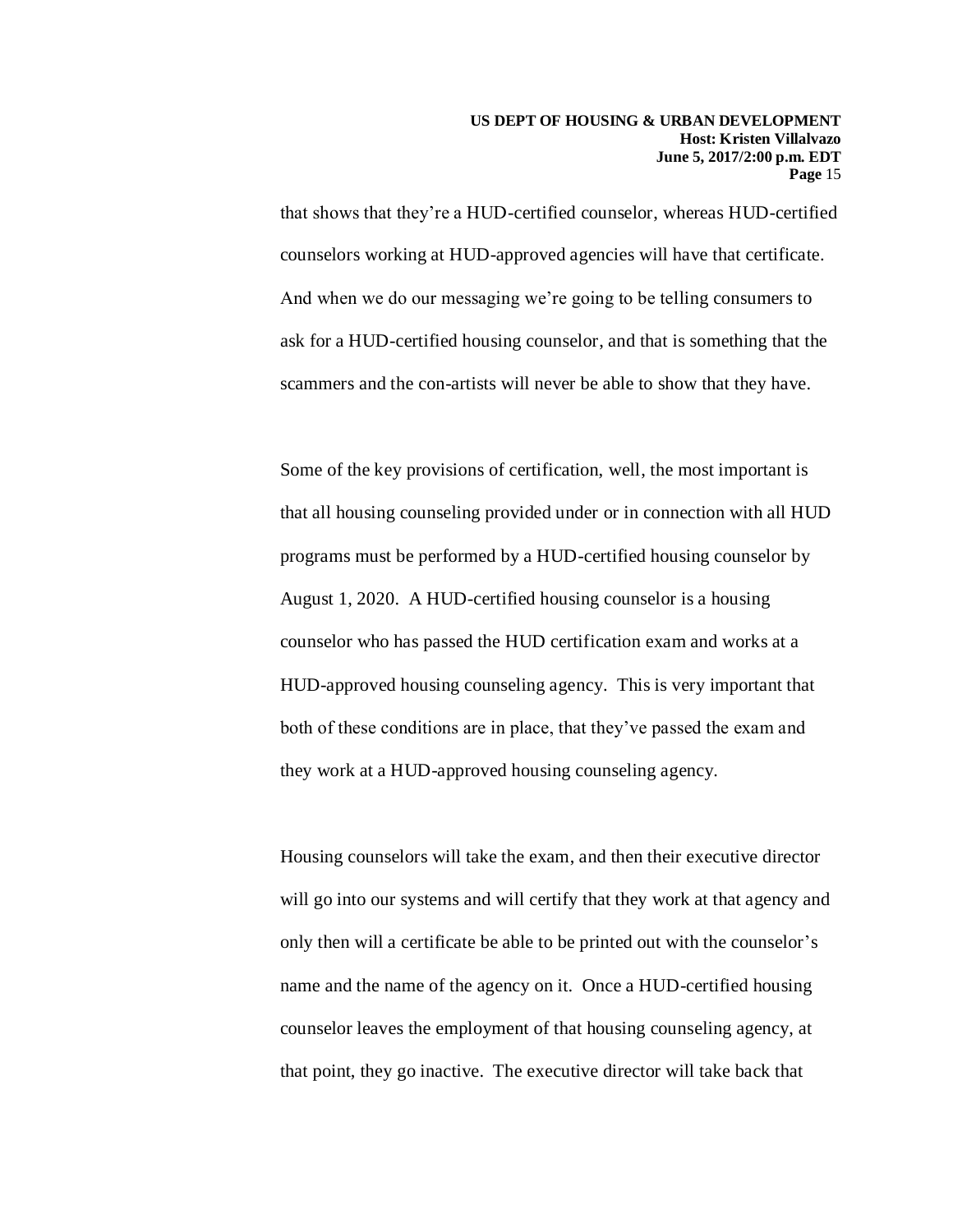certificate from them and deactivate them in the system. If they pop up at a new housing counseling agency, that executive director will be able to activate them in the system once again.

With this exam, you take it once and you are essentially certified for life as long as you're working at a HUD-approved housing counseling agency. The reason why we're doing it this way is because we sort of modeled it on the real estate broker-agent relationship that an agent generally hangs their license in a broker's office. We want to do it the same way so that housing counselors are not going out and hanging a shingle out in front of their house and setting up impromptu housing counseling agencies that are not HUD-approved. So this maintains the HUD-approved network of counseling agencies and gives HUD-certified housing counselors a place to hang their certificate.

The certification exam is going to cover six major topics. We'll have a slide on that later, and like I said, you only have to pass that certification exam once. You have to be working at a HUD-approved agency in order to get your certificate, and we will verify that through the aforementioned federal system.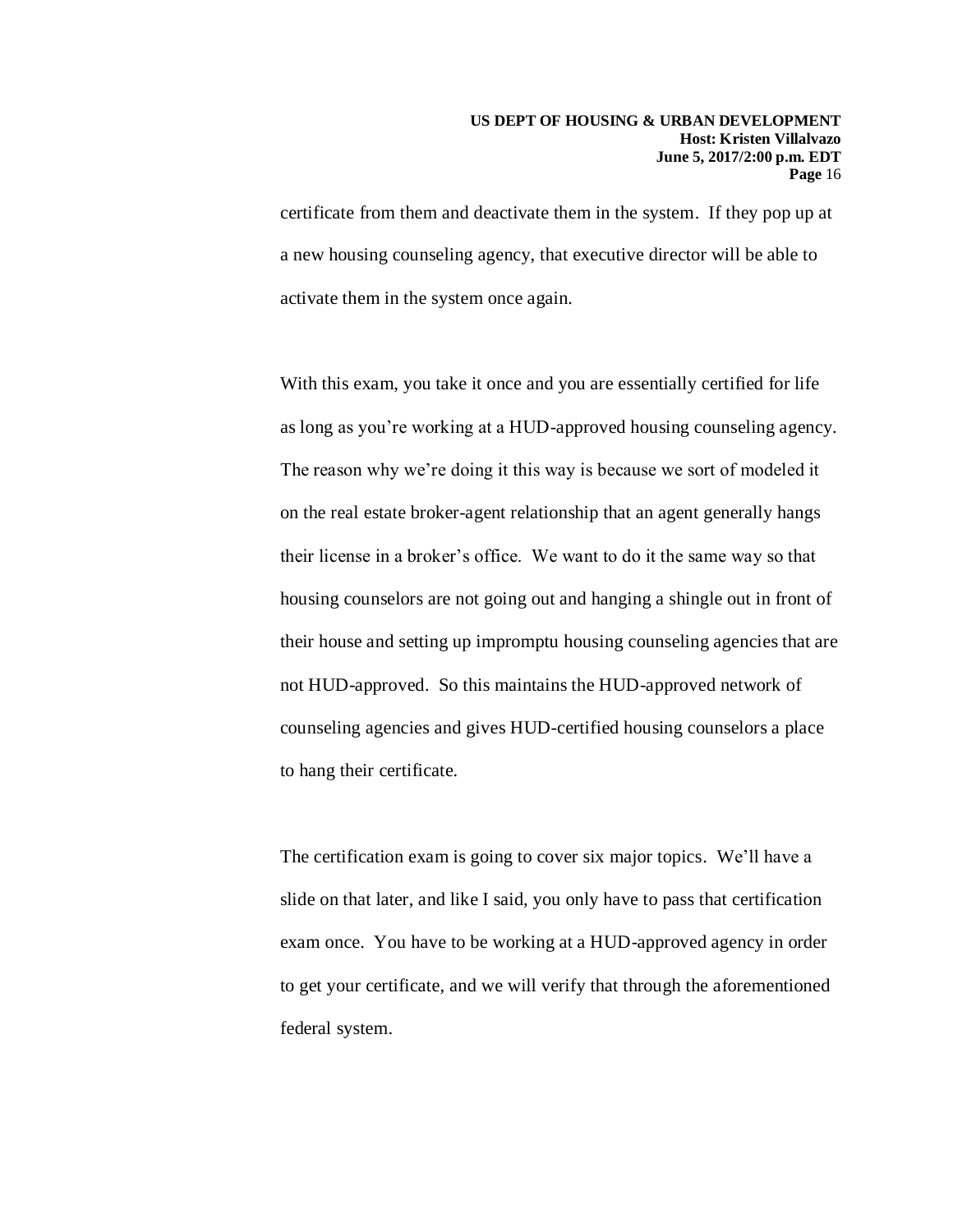The exam will be available on August 1, 2017, and you can take the test on that date. You will have 36 months or 3 years after August  $1<sup>st</sup>$  to get it completed. We don't recommend you all run out and do it all at once, even though you can. You may want to elect someone at your agency to go and take the exam and tell everyone how it went afterwards so that you can sort of de-mystify the process for everybody. But you're certainly welcome to take it on August  $1<sup>st</sup>$  if you want to.

The six major topics of testing are Financial Management and Property Maintenance, Responsibilities of Home Ownership and Tenancy, Fair Housing Laws and Requirements, Housing Affordability, and the Avoidance of and Responses to Rental and Mortgage Delinquency, and the Avoidance of Eviction and Mortgage Default. We have a study guide that's posted on the testing site, and you can study on these topics right now. We're also going to put a practice exam up which we'll have a little more information on in a moment.

So you register and you take the exam at this website: hudhousingcounselors.com. We're going to post soon a free practice exam and a free study guide update, and that will be available before August 1<sup>st</sup>. The practice exam is kind of modeled on various states'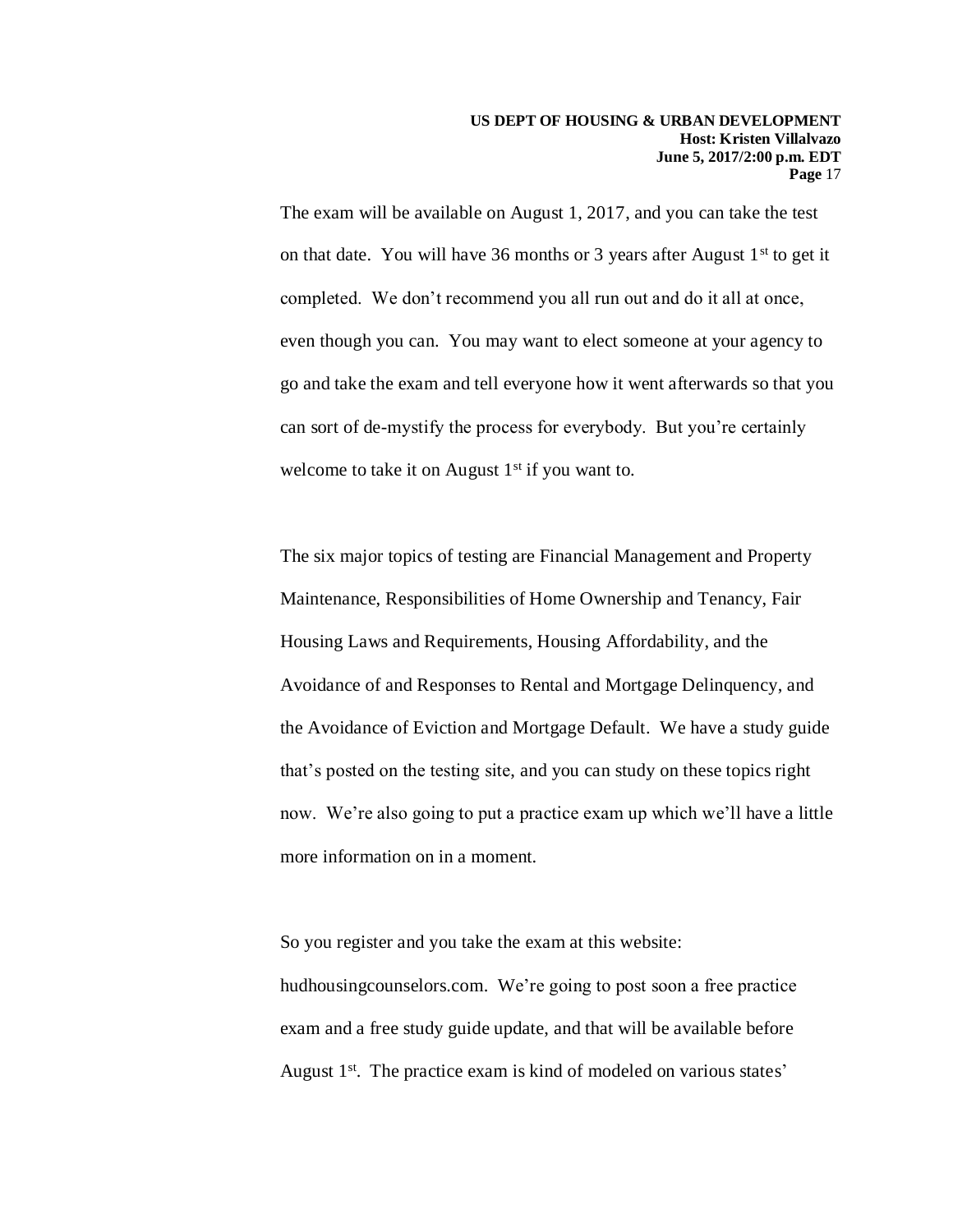Department of Motor Vehicles. What they've done is they post a practice exam so that students can take their driving test over and over again and hone their skills. Then once they feel proficient, they go down to their local motor vehicle and they plunk down their money and they take their test and they do well.

We really feel that an experienced housing counselor who has read the study guide and has honed their skills on their free practice exam will do just fine when it comes to taking their HUD-certified housing counselor exam.

Now, the exam will be either online or at a proctoring site. Both are proctored, by the way, one virtually, the other live. The cost has been reduced. In our proposal rule we said that the cost was going to be \$100 and \$140 to take it onsite. We've gotten the cost down now to \$60 and \$100. But what we recommend, of course, is that you practice on those practice exams and hone your proficiency before you spend any money and then when you do have to plunk down your \$60 it will be money well spent because you'll pass that exam.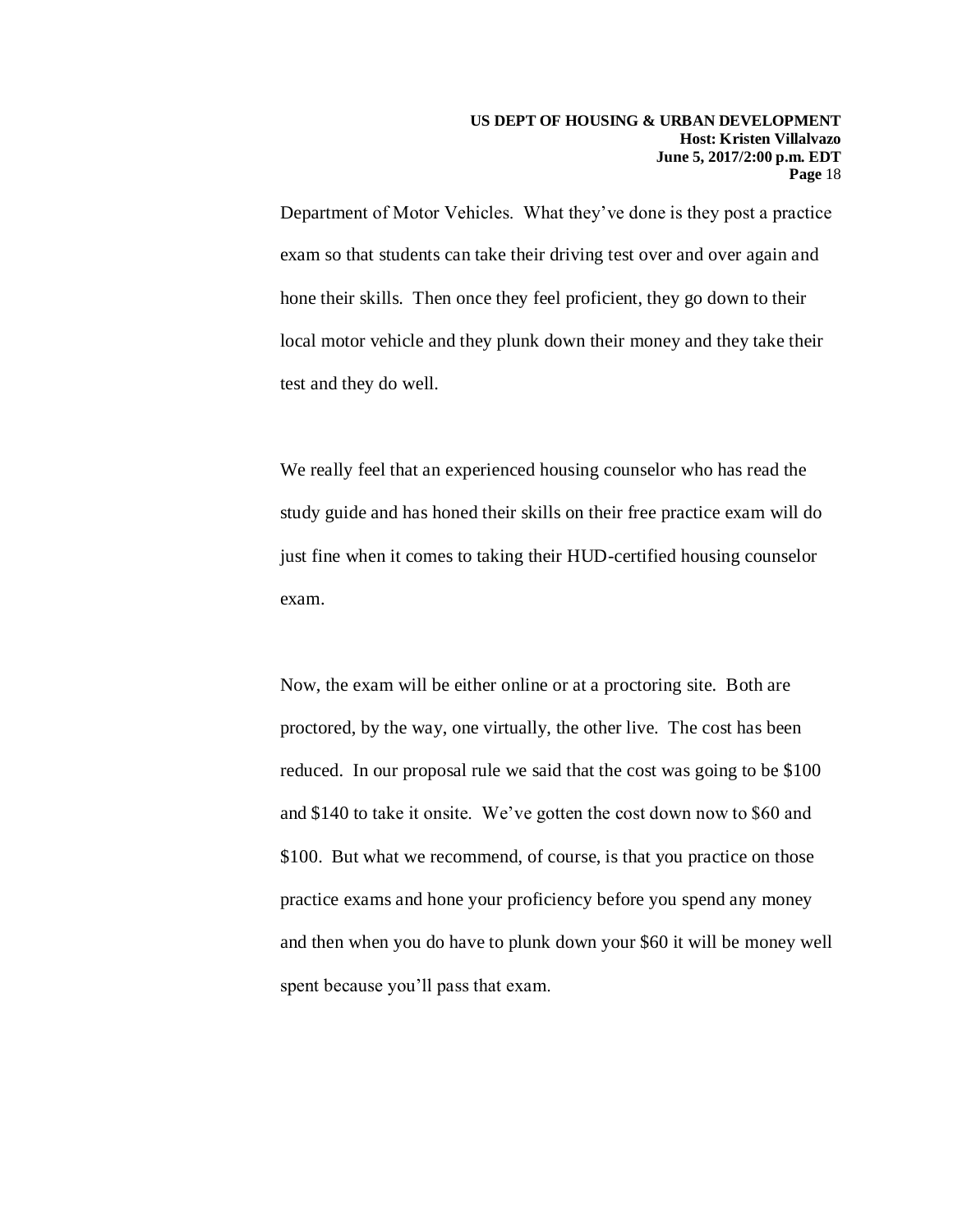The exam is going to be available in English and Spanish, and you can take it multiple times until you pass the exam. But you have to pay the fee each time you want to take the cert exam, so again, those practice exams are really critical to controlling costs. We're going to post, well, we published a Federal Register notice, to announce the availability of the exam on May 31, 2017 and the exam start date will be August 1, 2017. And we're going to publish another Federal Register notice that will notify you of the availability of the practice exam when it pops up.

To prepare for the start of the exam, you can register now at hudhousingcounselors.com. You can create your user account. That is the first step towards studying for the exam and then afterwards you can access the user guide and when the practice exams come up you'll be able to take the practice exam. Then you'll be ready on August  $1<sup>st</sup>$  when that test pops up.

So the final rule on certification is going to apply to all organizations that deliver housing counseling that's required in connection with all HUD programs. Counseling in connection with programs such as CDBG, those are Community Development Block Grants, Public and Indian Housing,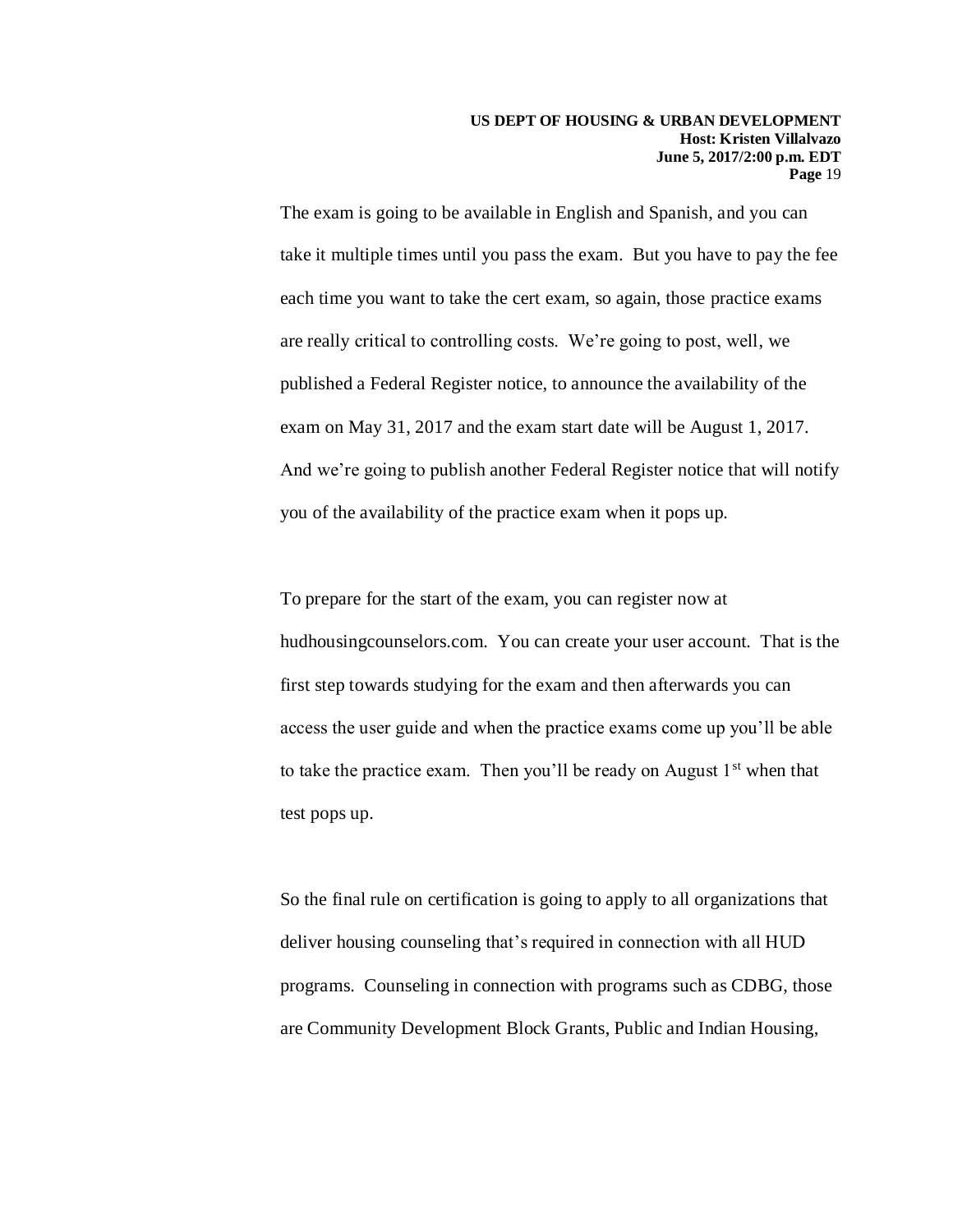those are your housing authority programs, and HOME funds may be affected.

But what we've done is we've narrowly defined the housing counseling rule. We kind of parsed it out so that we could tell you what is not housing counseling. Those are basically services that provide housing information or just placement or referral services that don't contain that list I showed you earlier, that showed you the client intake and the action plans, and the budgeting, and all that stuff that you do every day when you're seeing a client for housing counseling. If it doesn't contain all that stuff then we really can't define it as housing counseling and they may not be affected by this rule.

Then also routine administrative activities such as program eligibility determinations, simple client intake, which might be done by the receptionist at your housing counseling agency, or some simple case management that provides housing services that's incidental to a larger program such as housing of people with AIDS, emergency shelter grants, or continuum of care, that does not fund housing counseling.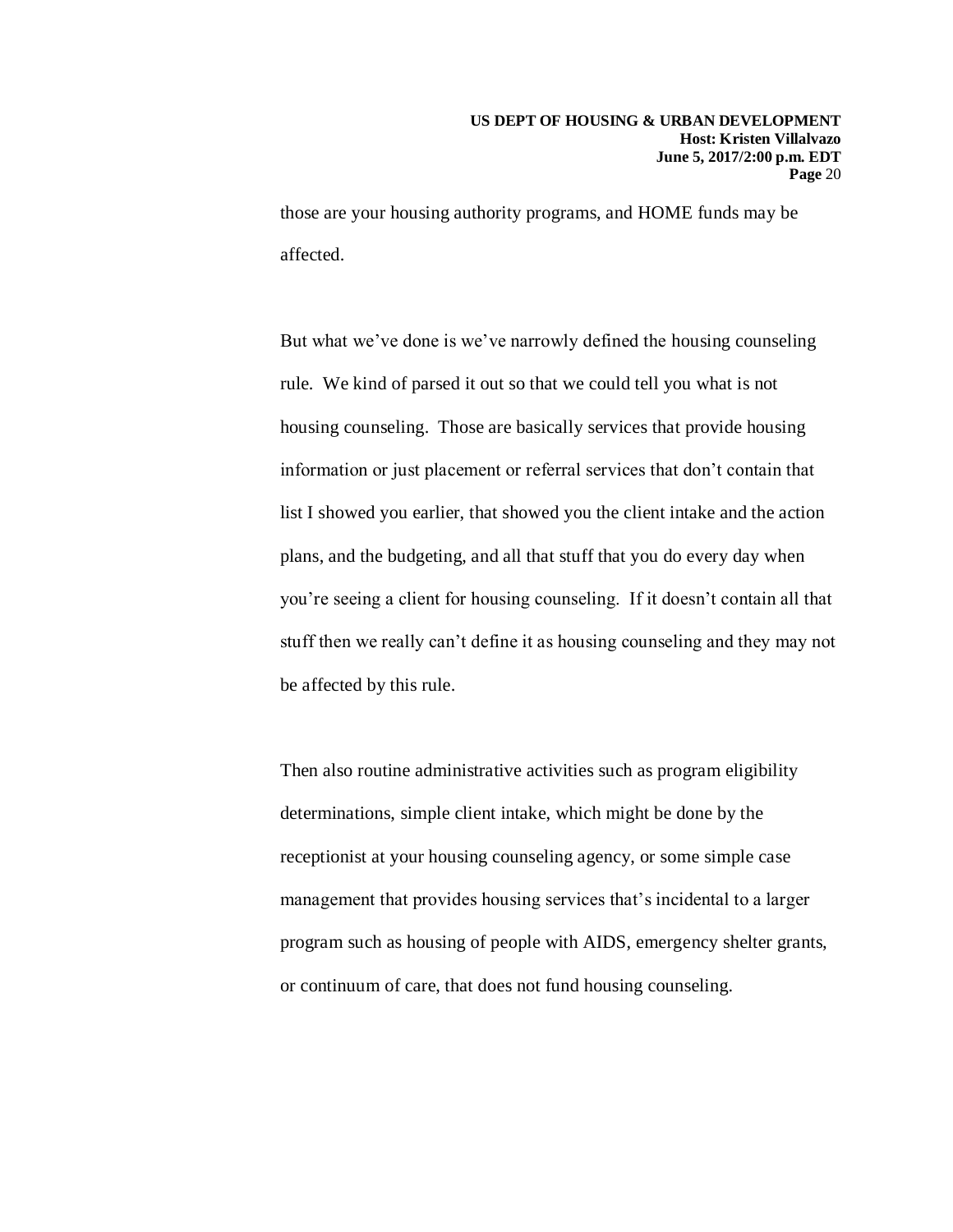Also fair housing advice and advocacy that is limited to processing complaints and filing claims is also not regarded as housing counseling because none of these things have that full cycle of information that's collected and provided for a unit of housing counseling.

There's also another impact on intermediaries and agency managers to consider. Basically if you're working at an intermediary agency or you're manager of a local housing counseling agency, where you're really just doing funding or overseeing or administering the program and you're not actually counseling anybody, not providing any direct service, then you don't really need to become a HUD-certified housing counselor.

However, if you're working at, and this typically happens at a small housing counseling agency where traditionally sometimes the executive director might step in and do some counseling if a counselor calls in sick, if the waiting room is filled with people and someone needs to see them, if that's going on at your agency then that executive director or that administrator probably should get their certificate. Because if you want to count that on your 9902 report, then whoever does that unit of counseling after the three years after we start testing, which would be in 2020, has to be certified.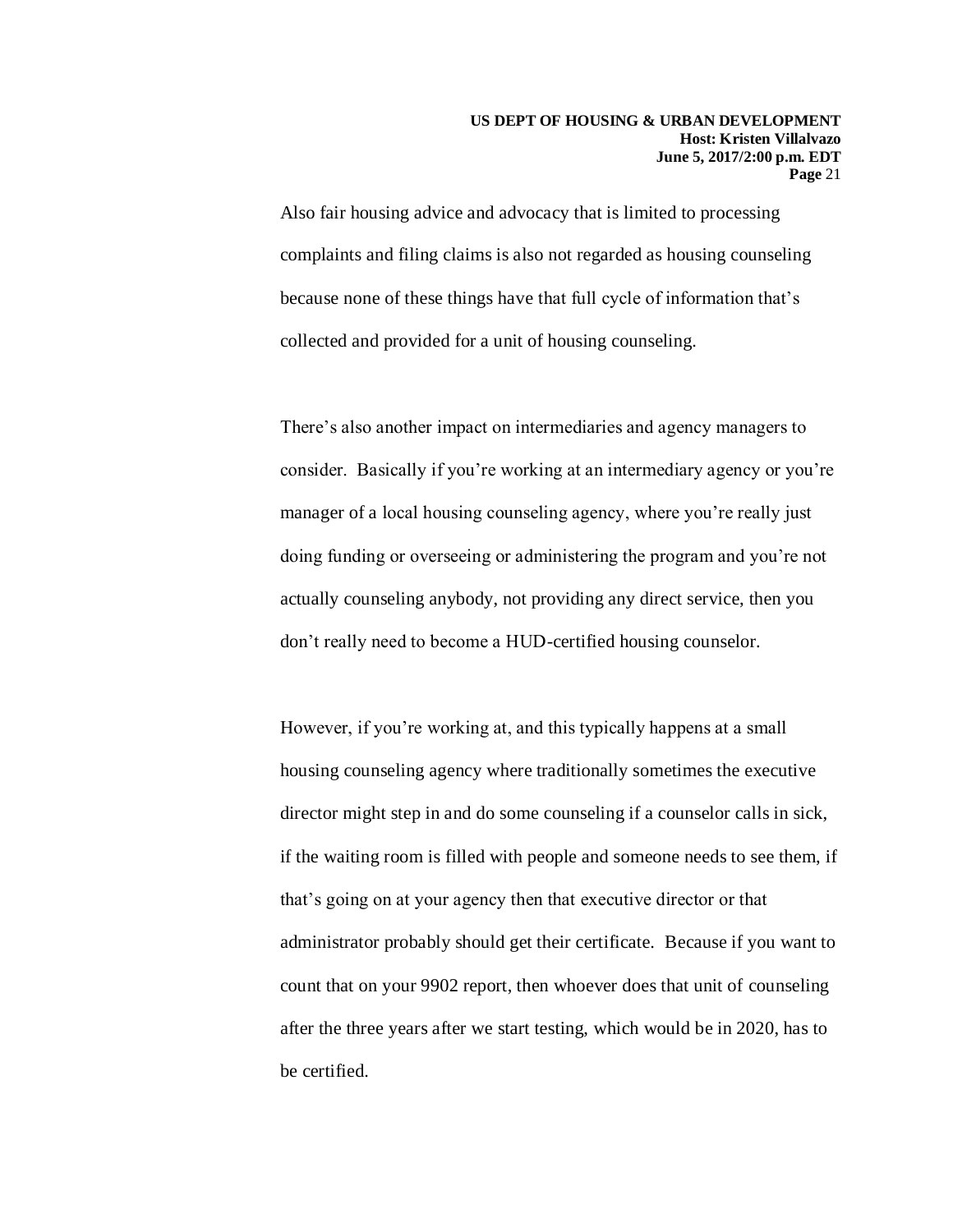What are some of the options for agencies that might be impacted by the certification rule? Well, if you're not HUD-approved now you could apply to HUD for approval or you could join up with an intermediary or a state housing finance agency, much like you all are. You can also partner with an existing housing counseling agency to deliver that housing counseling on your behalf.

You can modify the program in order to become compliant, meaning adding or subtracting services as the case may be to fall into compliance, or the one that we really don't want to see, which is to stop delivering those housing counseling services before the final compliance date. We'd rather see the first three than the last because it's very important that services continue for all clients.

How to become a HUD-approved agency? Here are some of the basic qualifying criteria. Generally a non-profit state or local government agency can apply. There has to be at least one year experience in providing housing counseling and one year of operation in that proposed geographic service area. And you have to demonstrate that you have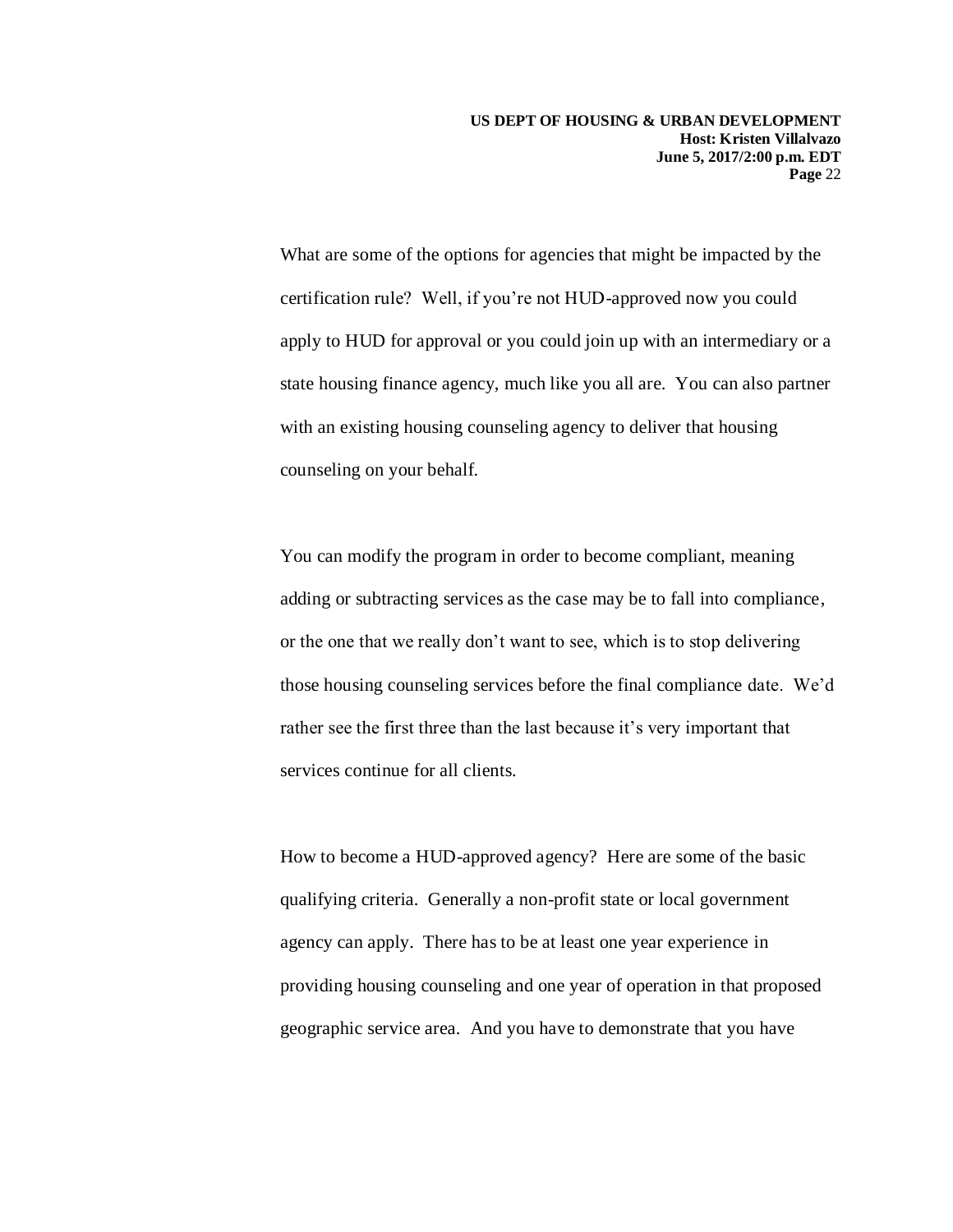sufficient counseling resources. There is a lot more to it, but those are the top four items.

Also, at housingcounseling@hud.gov, you can schedule an appointment with an application advisor who will help your agency work through the application process. For the folks on the phone, this is really if you know of a community organization that is thinking about housing counseling, you can just send them the copy of this webinar, the PDF version so they'll have the information on how to get started.

We've also posted on that website a housing counseling agency eligibility tool. Now, this is a new tool that is sort of a decision tree, and it walks potential agencies through all the different criteria that's required for HUD approval. What it does is it's pretty much a yes or no proposition, and it generates a report at the end of the exercise. It will tell an agency whether they are qualified for the HUD approval process or if they have items that they need to work on in order to become qualified. And if they're qualified, it will help them schedule an appointment with an application advisor to take the next steps. If they are not qualified, then they can take that report and they can work on those items and apply when they feel that they are qualified.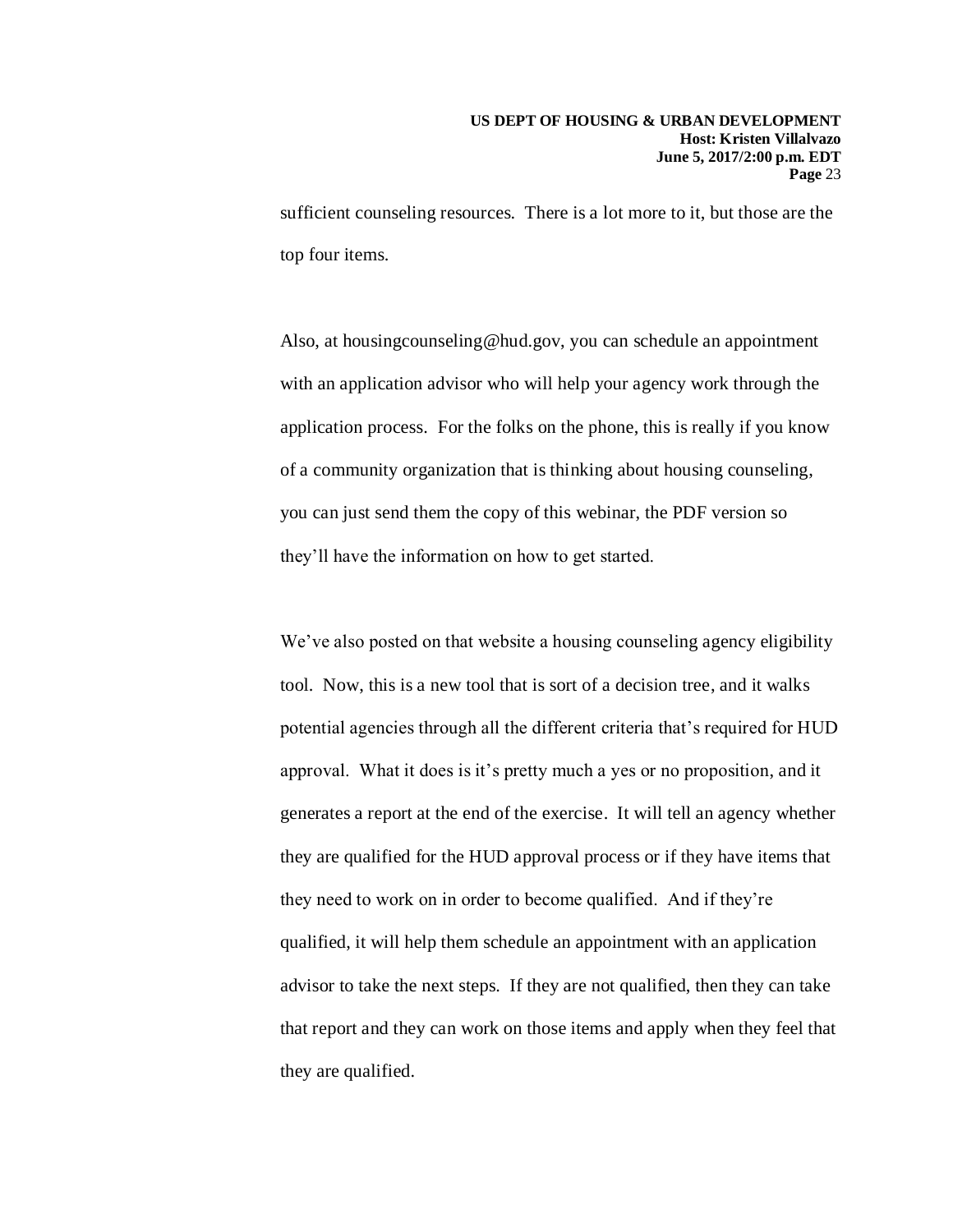**US DEPT OF HOUSING & URBAN DEVELOPMENT Host: Kristen Villalvazo June 5, 2017/2:00 p.m. EDT Page** 24

It also includes educational materials on becoming HUD-approved and again, that user report is really important because that'll help you through the next step. A lot of our approved agencies are just taking this eligibility tool sort of to gauge where they are right now in terms of their qualifications, and we've noticed that a lot of agencies seem to be doing it even though they're HUD-approved, they're putting themselves through the eligibility tool just to see where they come out. That's actually good to see, because it's a good educational refresher for agencies as well that are already HUD-approved.

So what became effective on January  $13<sup>th</sup>$ , one month after we published the final rule? The first thing is a requirement that agencies participating in HUD's Housing Counseling Program that provide home ownership counseling must address the entire process of home ownership. That is from A to Z. That's starting with how to find a house, how to find a real estate broker, how to obtain mortgage financing, home inspection information, everything you need in order to purchase that home.

But what we mean when we say the entire process, it's also what to do after you've closed on your home, how to maintain home ownership and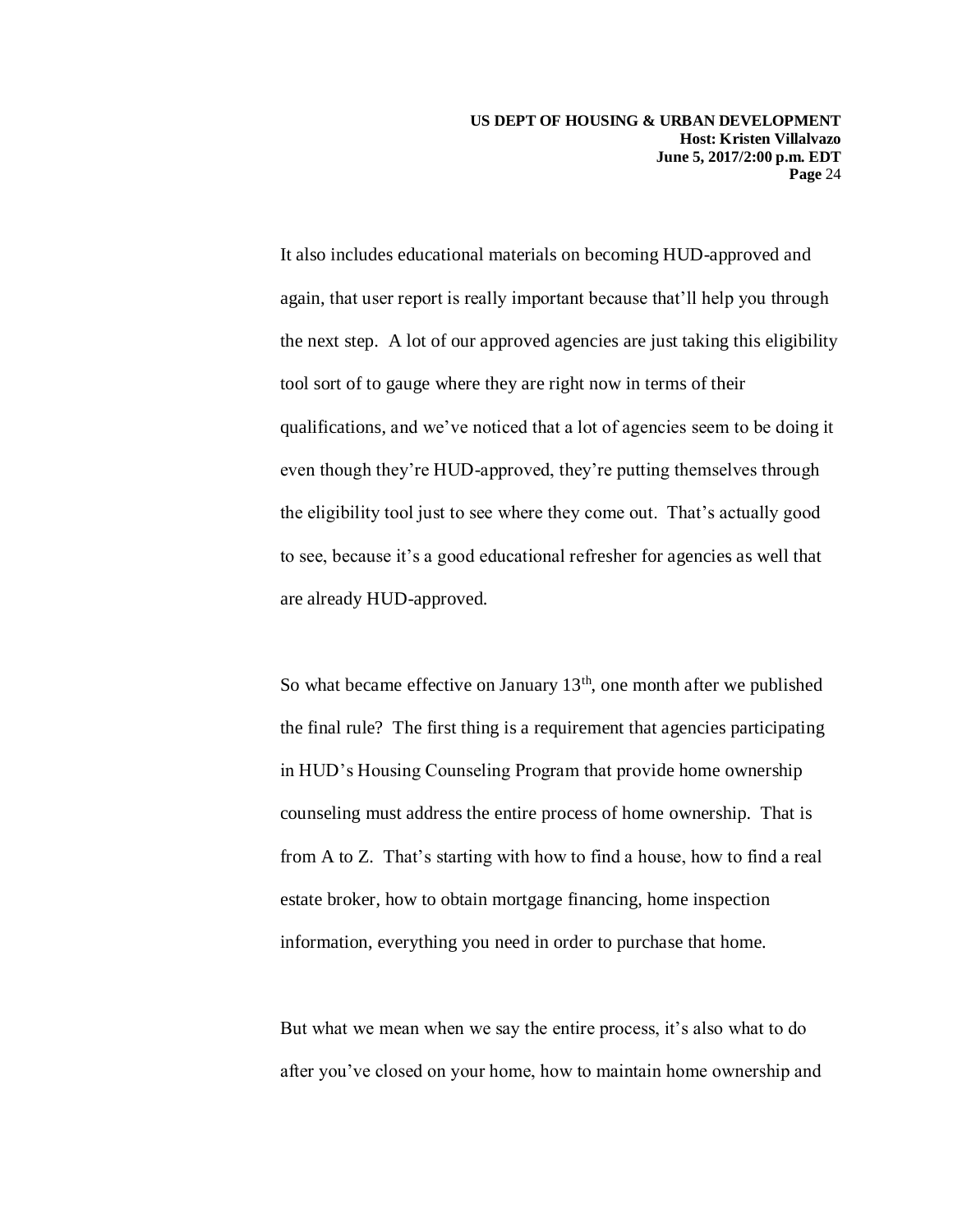how to be a good home owner, how to budget and what to expect going forward in terms of maintenance. Then finally in the end, suppose you want to sell your home, well, it also should cover how to go about finding a real estate broker to list your home and sell it once again.

There's also a requirement related to the distribution of home inspection materials and that is the pamphlet that is called For Your Protection, Get a Home Inspection. And we want to make sure that all home ownership clients receive that pamphlet and that should be noted in your files that that pamphlet was provided to the client.

Then there's a requirement related to the misuse of housing counseling grand funds that constitute a material violation. This is a very serious new requirement. This relates to housing counseling grant funds that maybe didn't go to housing counseling or administrative costs, maybe were diverted to something else and something that shouldn't have been purchased with those funds. That could constitute a material violation and forever bar that counseling agency from ever receiving housing counseling program grant funds again.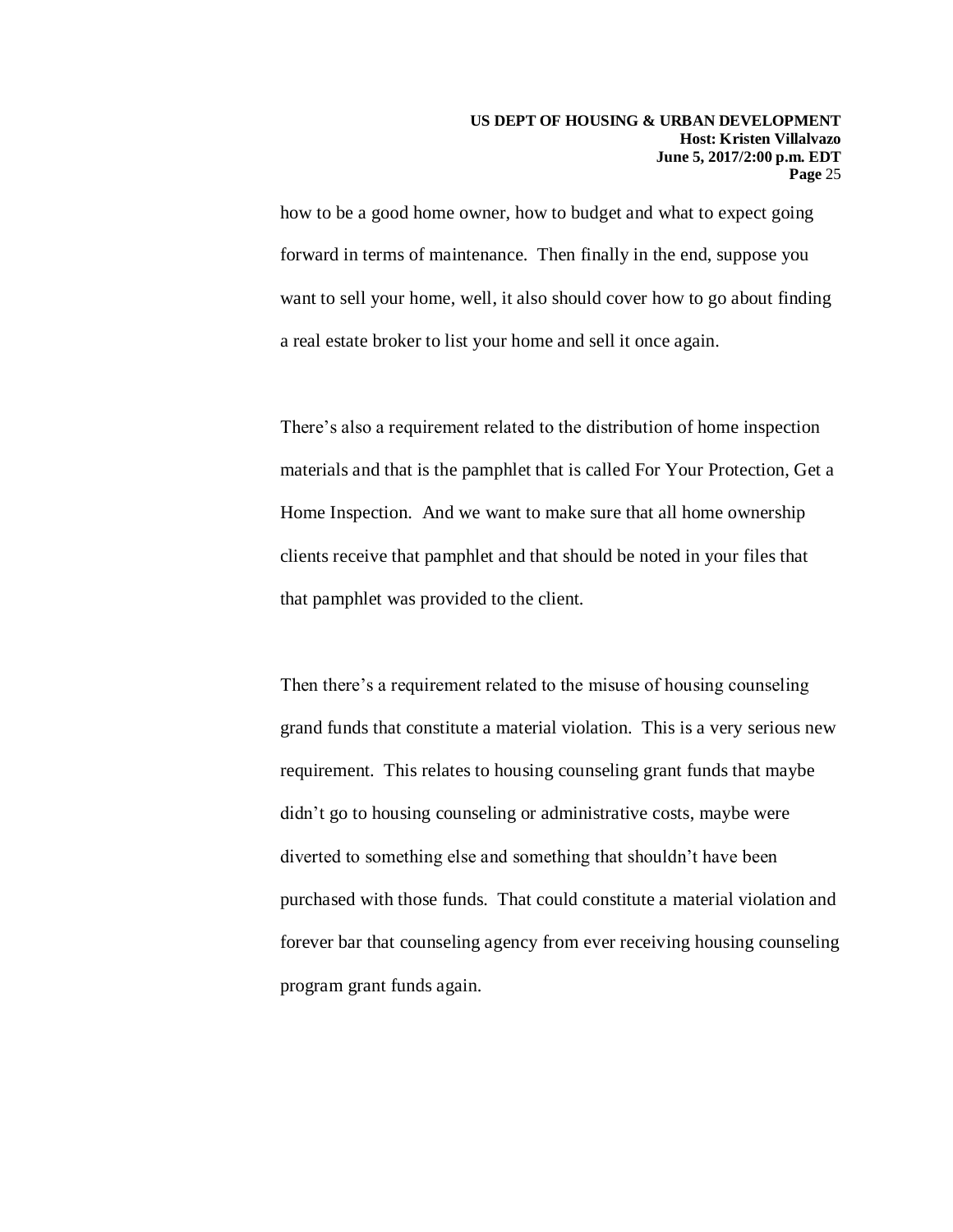What we recommend is that if you have a question on the expenditures of your housing counseling grant funds, ask us upfront, ask your HUD point of contact upfront if the proposed expenditure is a good one and they will help you. It is better to ask in advance than fall into this material violation situation. We don't want to see that happen. We will help you with technical assistance to avoid material violations because we want to make sure that you're able to continue providing funds through our Housing Counseling Grant Program.

Finally, there's a new requirement related to the prohibition against distributing any grant funds under the Housing Counseling Program to an organization that's convicted of a violation of a federal election law. I know none of the agencies on the call here today have that situation, but just be advised that it's something that you should probably strongly avoid because we don't want to, again, be unable to provide housing counseling grant funds to great organizations.

So what will become effective on August 1, 2020? That's three years from the date we start testing. That is the requirement that all individuals who provide housing counseling under or in connection with a HUD program are HUD-certified housing counselors.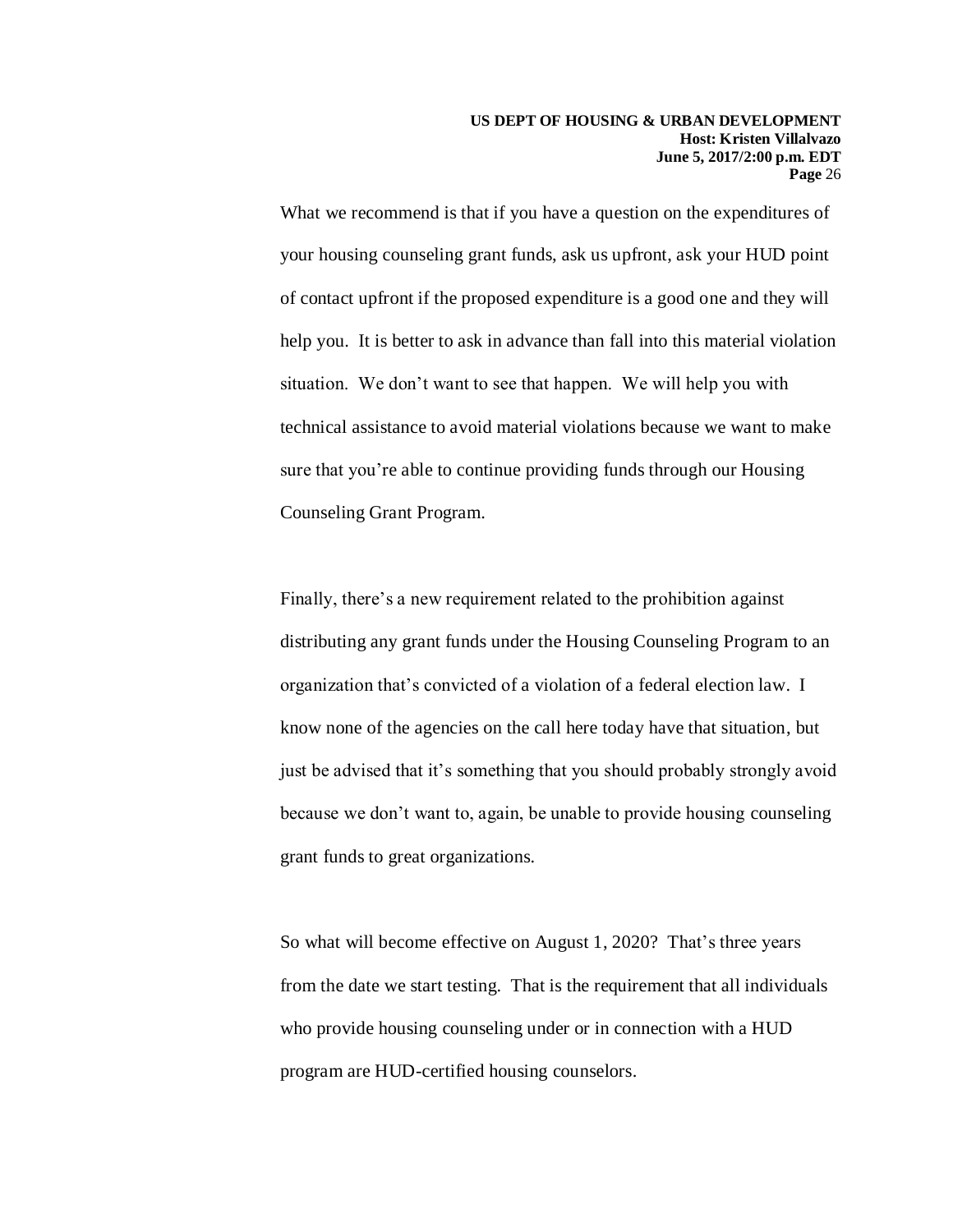Then there's the requirement that any agency providing housing counseling under or in connection with a HUD program must be HUDapproved to participate in HUD's Housing Counseling Program. So we have HUD-certified counselors working at HUD-approved agencies providing housing counseling. That's what we want to see on August 1, 2020.

Then there's the requirement that all housing counseling reported on your 9902 report that occurs after that final compliance date of August 1, 2020, must be performed only by HUD-certified housing counselors. If you're going to count it on the 9902, a HUD-certified counselor had to have performed that unit of housing counseling.

What else will become effective is the requirement that group education provided by a housing counseling agency must be overseen by a HUDcertified housing counselor. Now, that doesn't mean you can't continue to have guest speakers. We certainly would encourage a loan originator, or a real estate broker, or an appraiser, or a title company person come to your group education and tell the class what they do. What we'd like to see is, let's say they're a loan originator, come to the class and say, hi, I'm a loan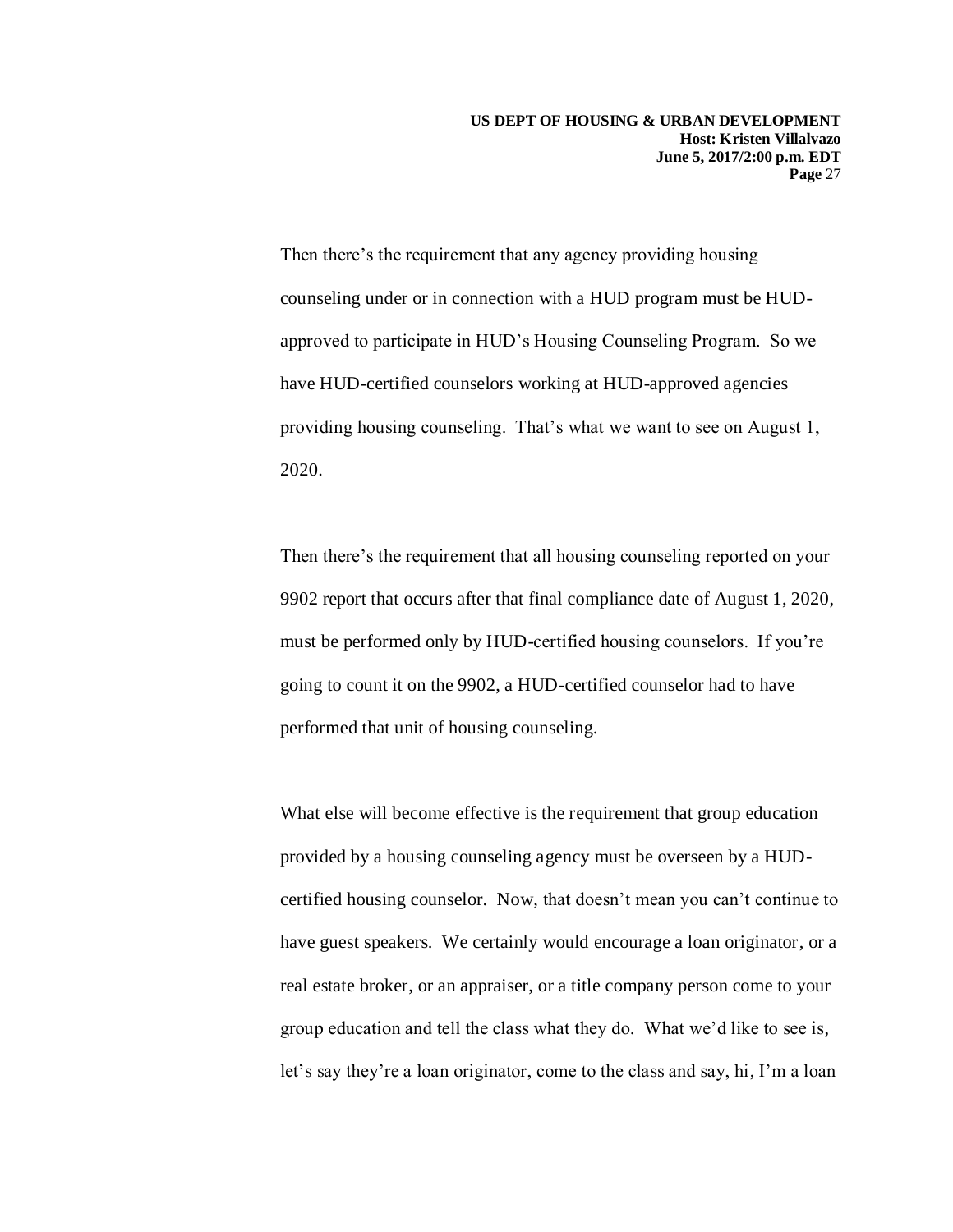originator and I want to tell you about the mortgage process, not advertise for their company and not hand out business cards, of course, but just give that overview and identify themselves as working in the industry. By having the course overseen by a HUD-certified counselor, that ensures that all those identity of interest concerns will be covered.

Then there's the requirement that agencies applying to participate in HUD housing counseling programs must meet housing counseling certification requirements, which basically means that they have to have their HUDcertified counselors tested and ready to go in order to be approved to participate in HUD's Housing Counseling Program.

Then, finally, all intermediaries and state HFAs and our multi-state organizations that participate in our program, must ensure to HUD that all of the counseling performed by their affiliates is being done by a HUDcertified housing counselor.

Now there's additional information for you on the HUD Exchange at the above address, and this is in your handout as well, so you don't have to copy down any URL links. What you'll find on our website is a copy of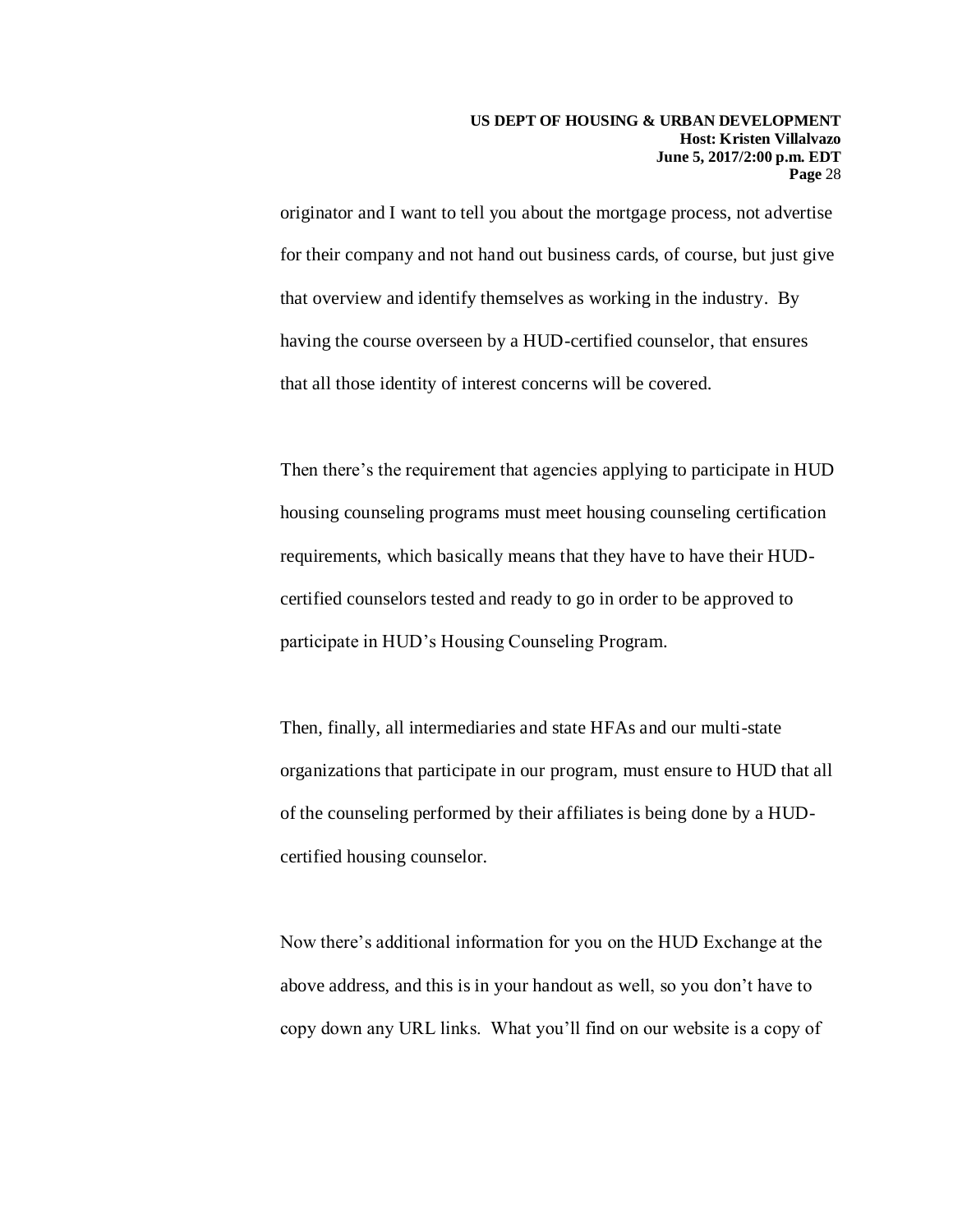the press release that announced this and the various Federal Register notices that are coming out.

There's a list of all the programs that are covered by the final rule. There's a chart that shows you the key provisions and the dates and also there's frequently asked questions. Our frequently asked questions are sent in to us by all of you and we have hundreds of them that are posted at that website. It's a searchable database, and it looks like this. You can see that there's about 356 as of the date we took the screenshot. I think there's even more now. And you could put in a key word and it will give you a list of all of the frequently asked questions and answers that relate to that key word or you could just scroll through if you want.

We have topics not only on certification but we also have topics on a variety of housing counseling interests, such as, you can see here, financial management, reimbursements, and HECM. We want your frequently asked questions. When you send them to [housing.counseling@hud.gov](mailto:housing.counseling@hud.gov) we will extract that question and we will turn it into something that we can add to our database and maybe your question is answered already. Because if you've thought of it, perhaps someone else has and maybe it's already here. So take a look at that frequently asked questions site and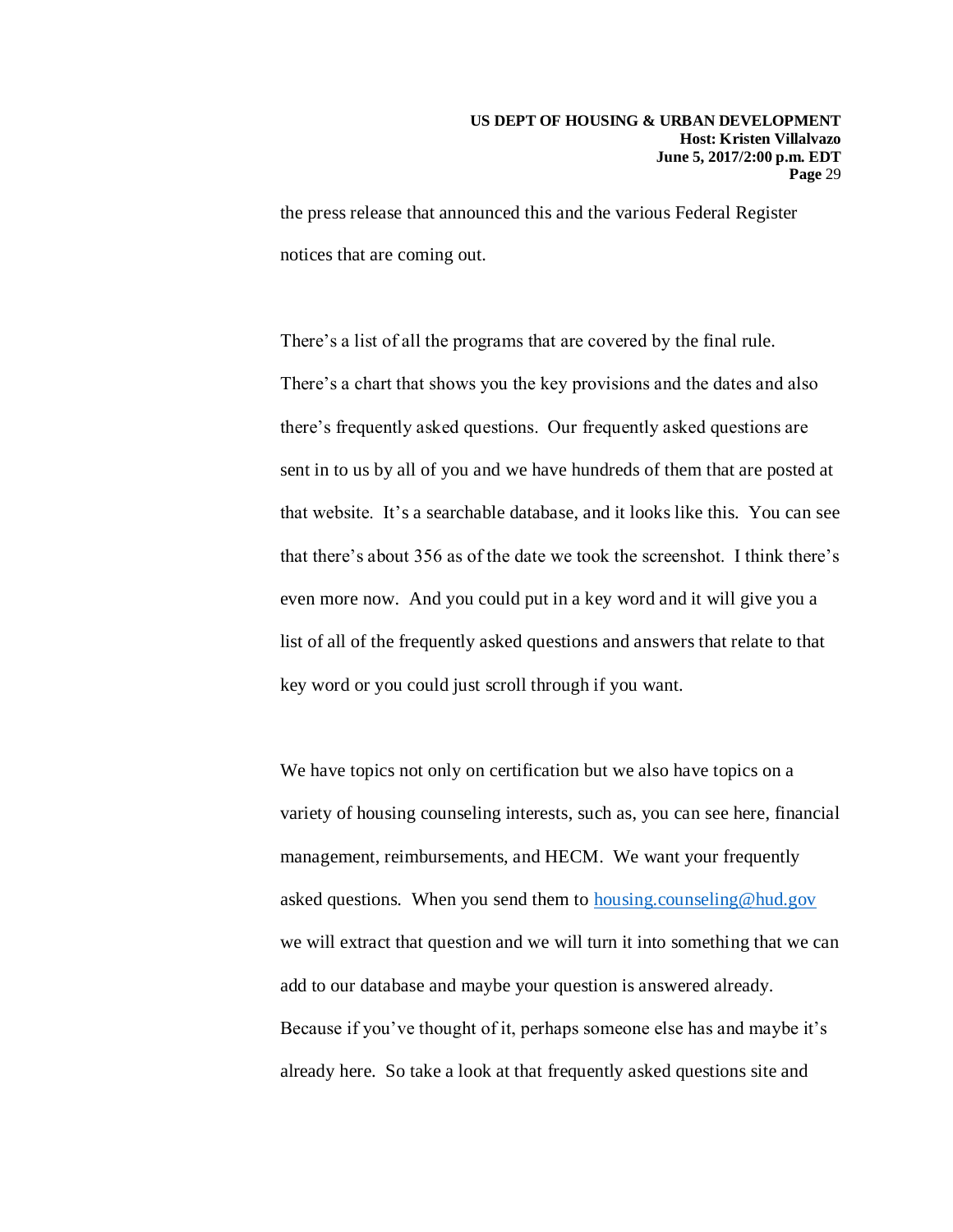add to it if you feel that you need a clarification or you just want to ask a question that you don't see there.

We're doing a lot of outreach on certification. This is part of that right now. We post all of our webinars, including this one on our HUD Exchange page. There's an archive of our webinars and this one will be archived as well. So if you have a colleague that couldn't make the webinar today, they can log on and they can take the same webinar that you're taking right now. On our archive there will be a transcript, there will be an audio recording, and this presentation can be found there, usually about seven to ten days from now.

We also have a training and events calendar and we also list the training and events for our training partners like, NeighborWorks and RCAC and NCRC, National Council of La Raza. They're our training NOFA partners and we fund them to provide training for all of you, especially those scholarships to those NTI-type events. We have registration information for those events also on our calendar. So you're certainly welcome to visit that and click through and obtain your scholarships.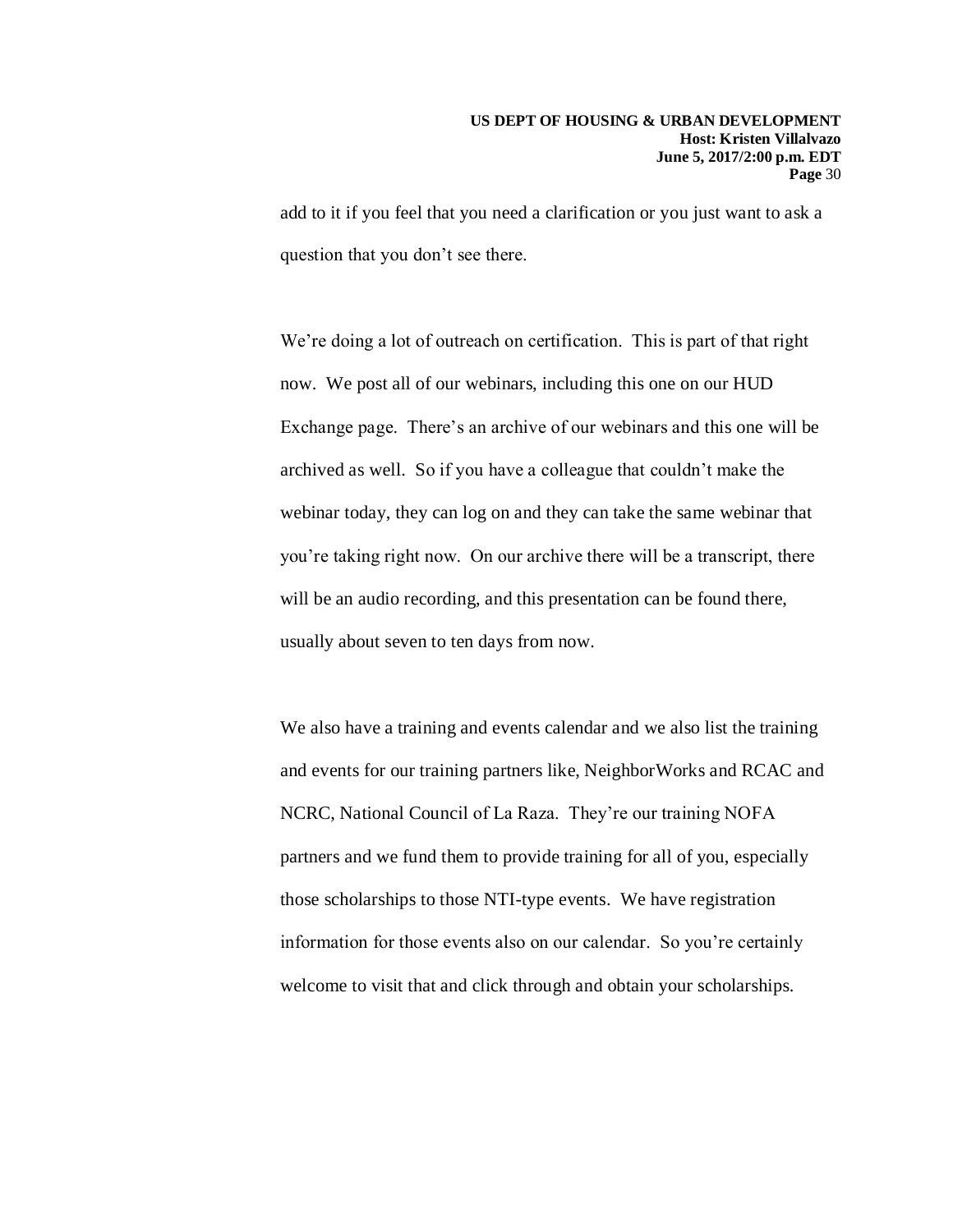The Office of Housing Counseling can be found at hudexhcange.info/counseling, that's the shortcut. The housing counseling testing website is hudhousingcounselors.com. You can email us at [hud.counseling@hud.gov](mailto:hud.counseling@hud.gov) and you can also join our Listserv which currently has almost 19,000 subscribers.

Subscribers receive training information and they receive information about certification about grant opportunities, guidance, and new notices that effect housing counseling, and a whole lot more. You can visit the HUD Exchange to sign up or you can just send me an email and say you want to be subscribed. You can send that email to me, I am your presenter, at that email address and I would be happy to subscribe you to our Listserv or if you have any question that you want to pose that you haven't sent to [housing.counseling@hud.gov,](mailto:housing.counseling@hud.gov) would like to ask me about anything in this presentation or any other topic, feel free. I'd love to see you emails.

With that, Ginger, we are ready for questions.

Virginia Okay. Operator, if you would open the lines and give them instructions.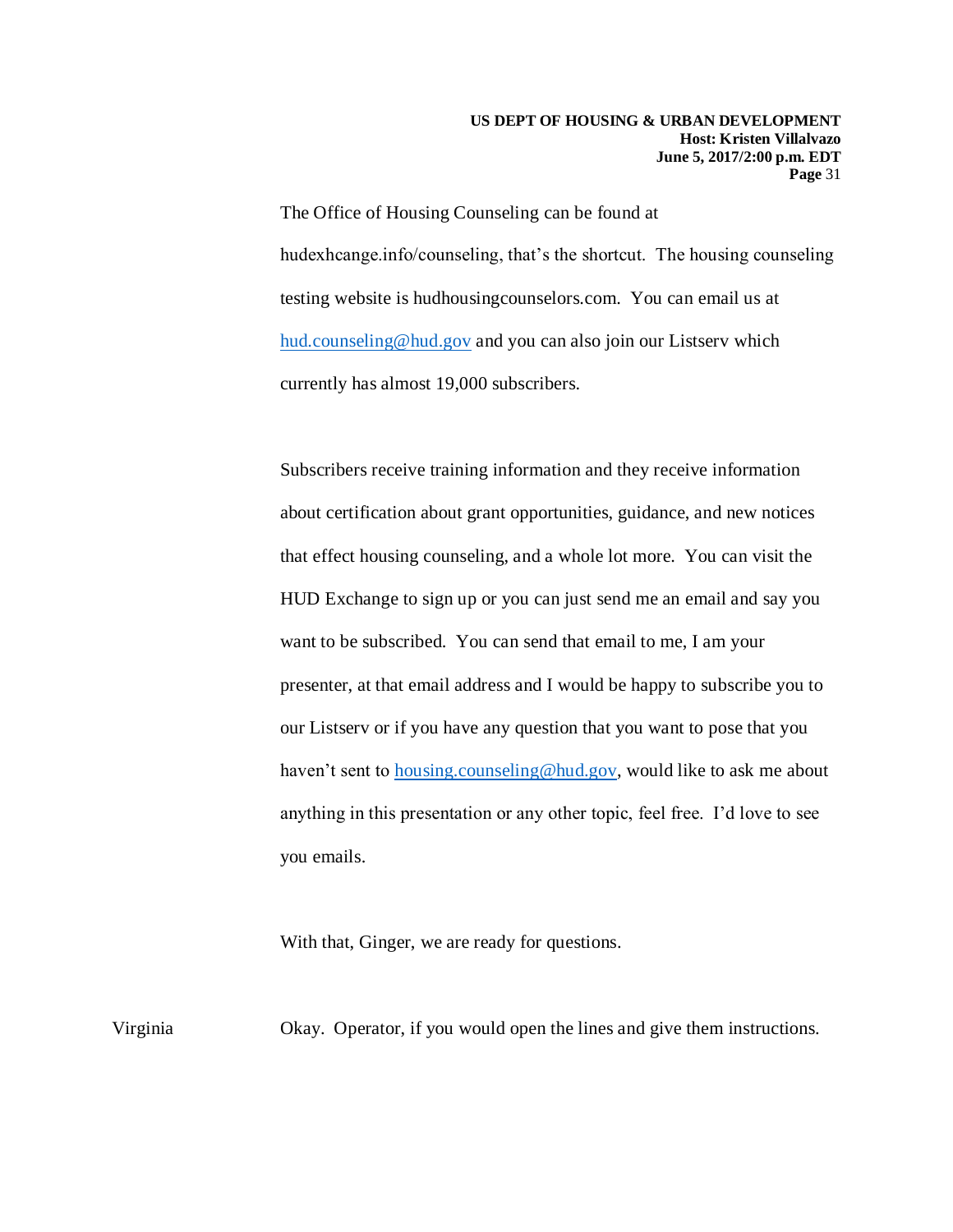Moderator **Certainly.** [Operator instructions].

Virginia Thank you and while we're waiting here, we do have a couple of questions written in. One is, if you are an intermediary agency under PHFA do you have to be a HUD-certified agency to be in compliance or just under their umbrella and monitoring?

Jerry That is a great question. There's two ways to participate in HUD's Housing Counseling Program. One, is to be a locally HUD-approved housing counseling agency and you can be that and an affiliate of the PHFA. But the other way is to participate through the intermediary, in your case, the Pennsylvania Housing Finance Agency. So both are acceptable and both will enable housing counselors to take the HUD certification exam.

Virginia Okay. Here's another one. Do the pre-purchase home buyer education workshop completion certificates or any other completion certificate have to be signed by the student in addition to the agency counselor?

Jerry No, I think just the agency counselor needs to sign that.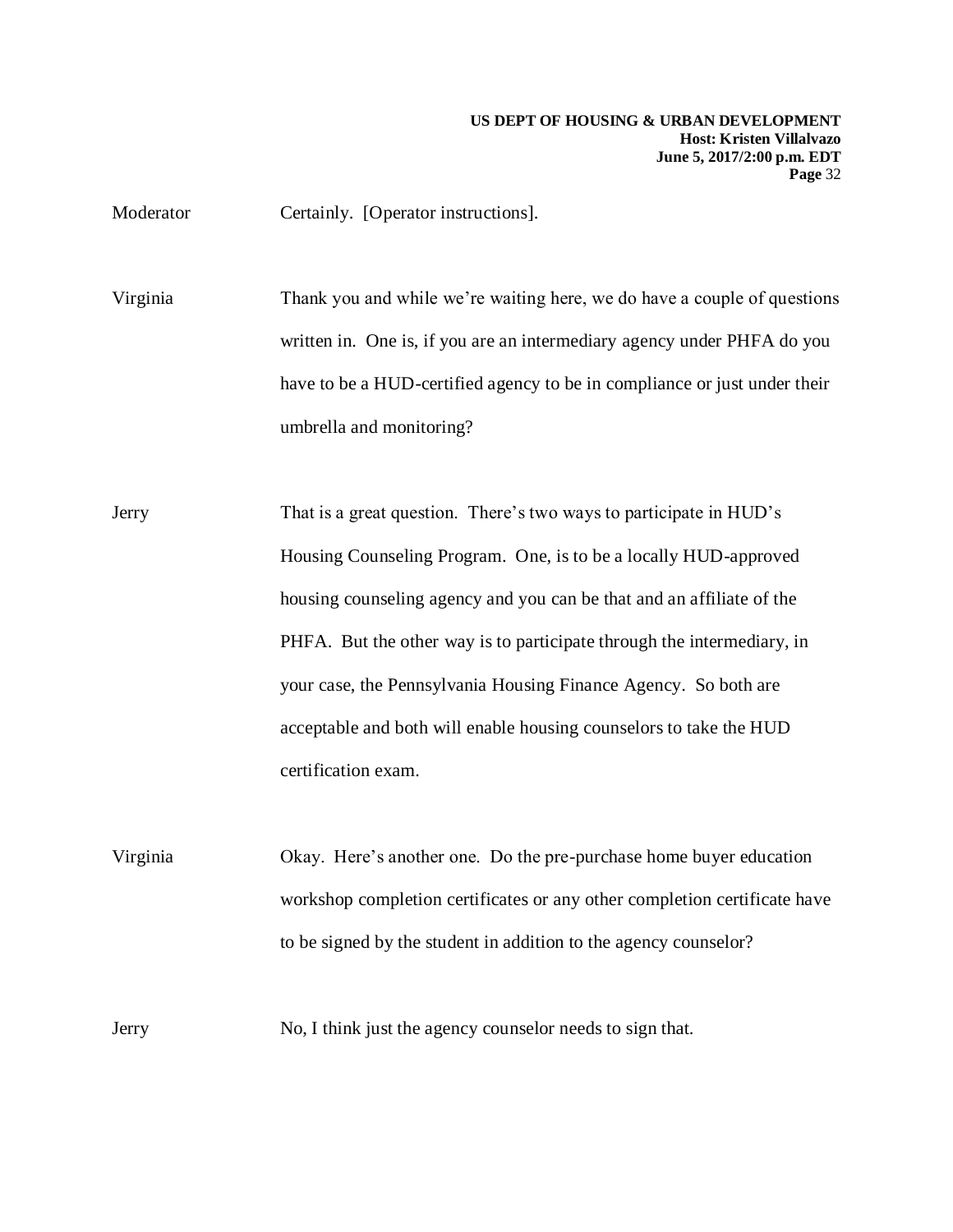- Jerry This, again, will reiterate what came in the first question, was that if you are an affiliate of the Pennsylvania Housing Finance Agency and are participating in HUD's program through their approval, than you're fine. You can take the certification exam and you can become a HUD-certified housing counselor for HUD's programs. The other avenue is to become a locally HUD-approved housing counseling agency and you could still be affiliated with the Pennsylvania Housing Finance Agency if you chose to go that route as well.
- Virginia Okay, and that's all the written questions. Operator, do we have any on the line?
- Moderator We don't have any phone questions that actually queued up, but I believe, Ms. Redmond, your line is open if you had any comments.

Virginia Okay. Then one more, am I understanding correctly that when you pass your housing counseling exam, you must be under a Pennsylvania Housing Finance Agency umbrella housing counseling agency to receive your certificate or must you have to be a HUD-certified agency?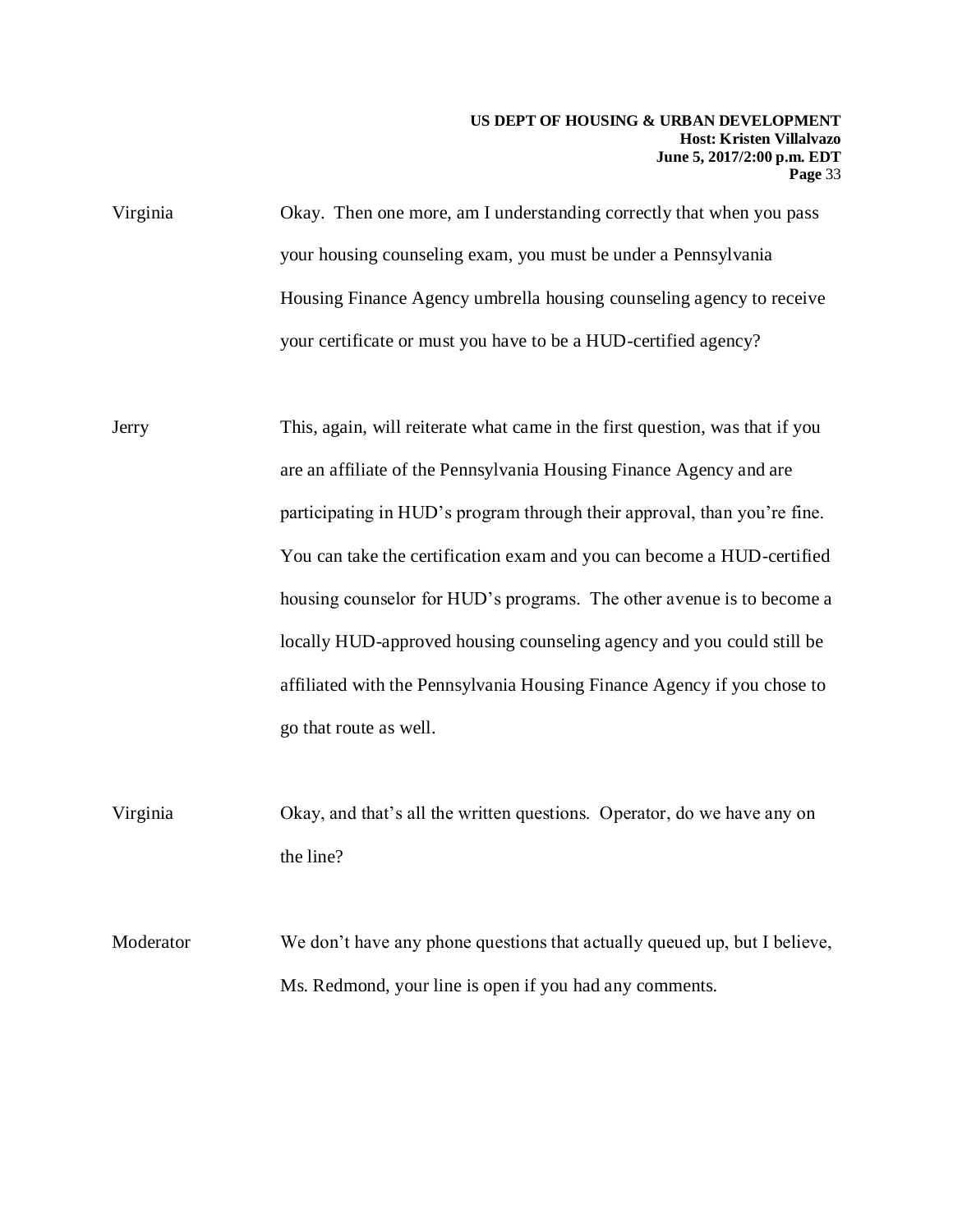#### **US DEPT OF HOUSING & URBAN DEVELOPMENT Host: Kristen Villalvazo June 5, 2017/2:00 p.m. EDT Page** 34

| Terri | Hi, this is Terri Redmond. I did have a question, but you clarified that   |
|-------|----------------------------------------------------------------------------|
|       | during your first question about needing to have a certification or could  |
|       | they operate under our network. I thought that that might be something     |
|       | that might be a question or something that they were questioning about the |
|       | policy, so I just wanted to get that clarified.                            |

Jerry Well, Terri while we're waiting to queue up more questions, I think you had an announcement for the audience.

Terri Yes. Well, in order to support the certification process and to improve performance of counseling services to our consumers here in Pennsylvania, we're going to require that all counselors in our network get a HUD certification.

> We understand that's a cost to the agency to prepare, to study, and also the cost of taking the exam and for some there is some apprehension because it is a test and it's a costly test. I mean it's not costly, but it does have a fee attached, so we're going to reimburse the agencies starting probably this fiscal year, reimburse the agency for the cost of the exam, time to study for the exam, so that they can adhere to our policy.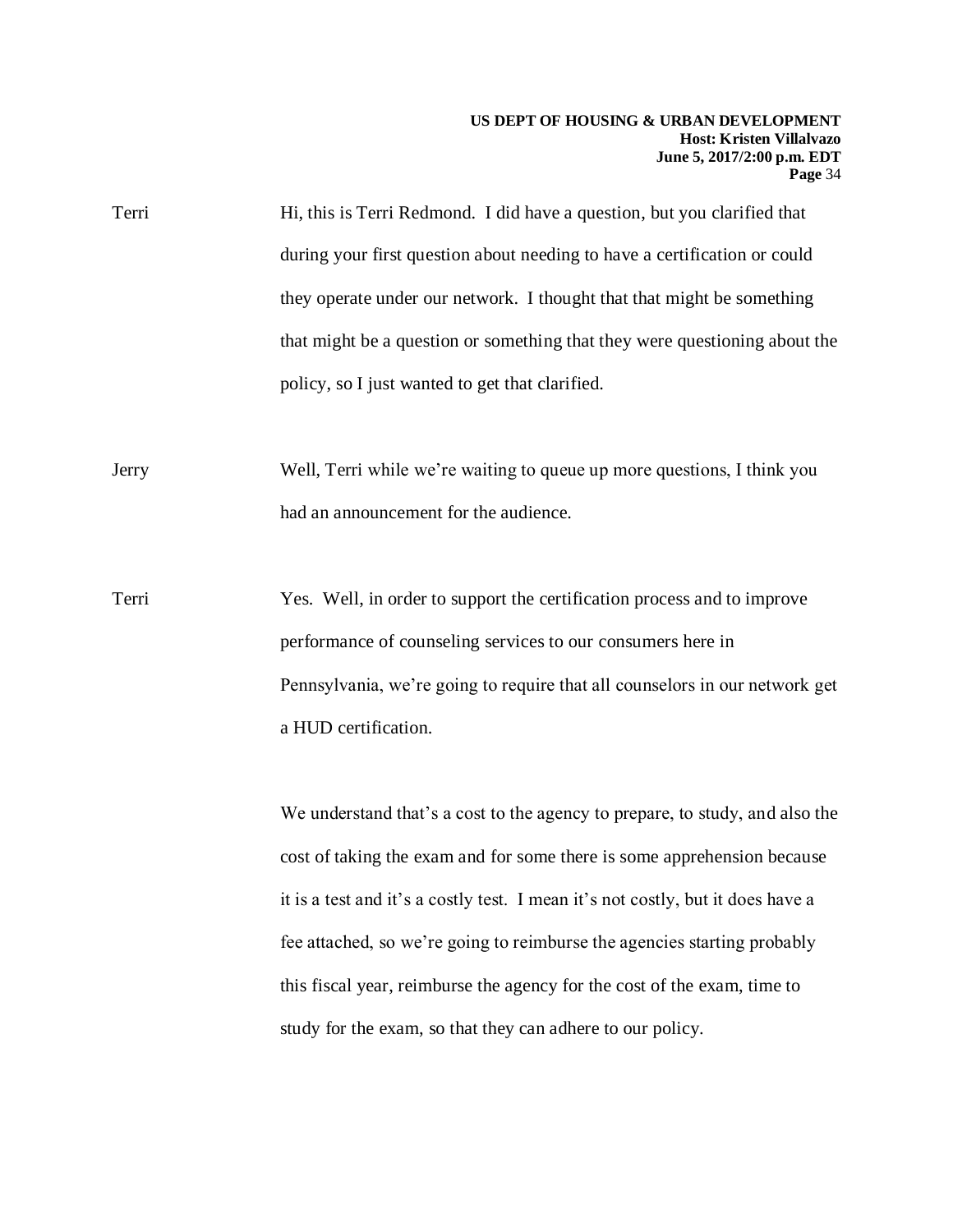We want all of our agencies and counselors to enjoy the privilege of working in this new credentialized service. So we want to encourage all of our agencies to start studying sooner than later. We have some policies set up to provide some guidance and to answer certain questions about the policy that we will publish and distribute probably this week.

We were just waiting for the final rule, the announcement of the final rule regarding the test to be published. We're excited about the opportunity to be able to support this credential. If you have any questions, I can entertain them now. Pat knows all about this and she also is available to field questions once we distribute the policy.

- Jerry Terri, that is just amazing the level of support, that the Pennsylvania Housing Finance Agency is providing to its network. It's really unprecedented. I know of no other HFA or intermediary that is doing this for their participating agencies and you're certainly helping housing counselor certification become a reality for all of the counselor's in your network. We really applaud your efforts.
- Virginia We just got, not really a question, but a comment that NHS of Greater Berks thanks you very much for your plan.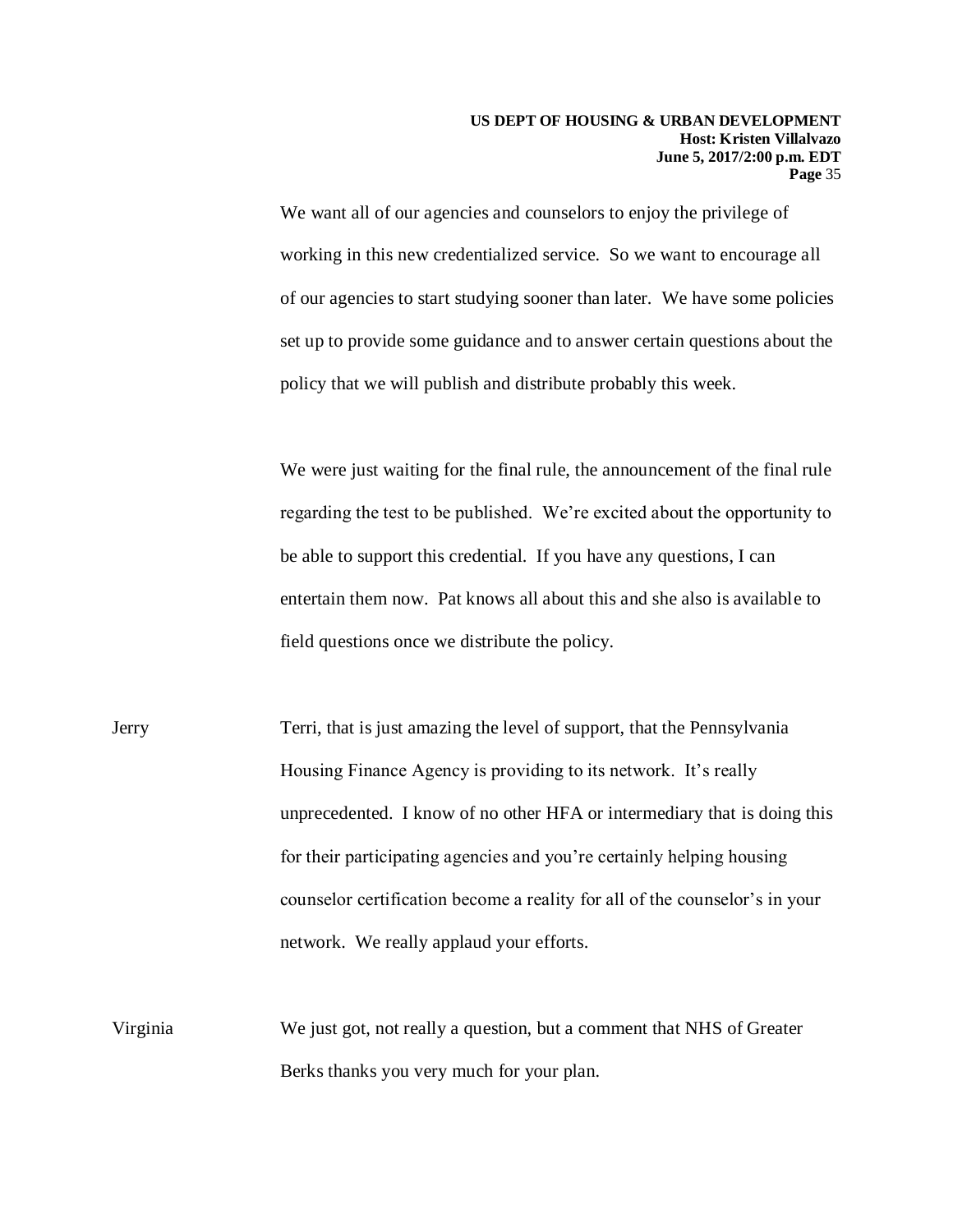**US DEPT OF HOUSING & URBAN DEVELOPMENT Host: Kristen Villalvazo June 5, 2017/2:00 p.m. EDT Page** 36

Terri You're welcome. We also want to support the idea of all of our agencies getting a HUD certification as well, being certified or approved under HUD. I know some of you enjoy the privilege, I think, of providing the service and you're really contributing to the standards that PHFA has bestowed upon you with being under our network.

> But I believe HUD will be utilizing this opportunity to market to consumers regarding this credentialized process. So I think that the consumer will probably want to recognize not only the counselor that is providing the certification but also that they are working with not only a PHFA participating agency, but also a HUD-approved agency as well, although that's not a criteria for being in our network.

We are going to be encouraging our agencies that are not HUD-approved to get HUD-approved as well. If anyone is concerned about what I'm saying, our standards are a bit higher than HUD's so if you were already approved as a PHFA agency, you would be able to meet the criteria to get HUD approval. It's just really about taking the time, setting the goal to submit the information to HUD to be considered.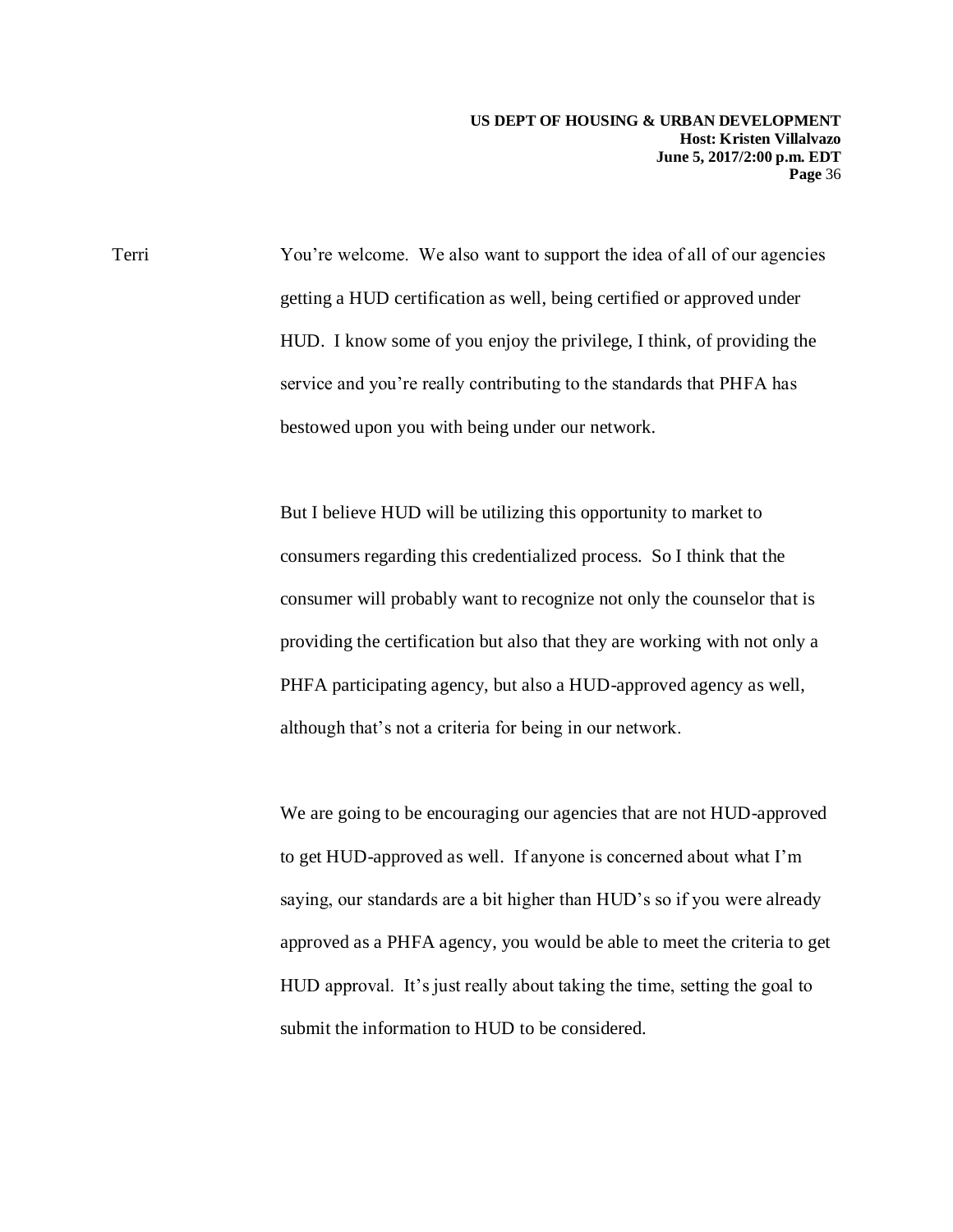Jerry We have a comment from Lorraine of the Office of Housing Counseling.

Lorraine Thank you very much, Jerry and Terri, that's awesome news, thank you for your support. I just wanted to reiterate what Jerry had said earlier. Just last week we re-launched the HUD housing counselor's website to add user ID's to them. This is an important step in the process for the certification examination. You can actually go onto the website now and create a user account and we are encouraging everyone to get that taken care of now. It's free. You just need to provide your name and your email address.

> Then what's really exciting about having the user ID is you can now track your process for the online training. So when you complete a module and you take a break, you return, you'll go back to where you left off. This is a great improvement to the website. Also, it will definitely get you ready for certification so we are encouraging you. You can take that step now. Thank you, Jerry.

Jerry Thanks, Lorraine. That's really good information for the group, we appreciate that. Alright, do we have any other questions from the audience?